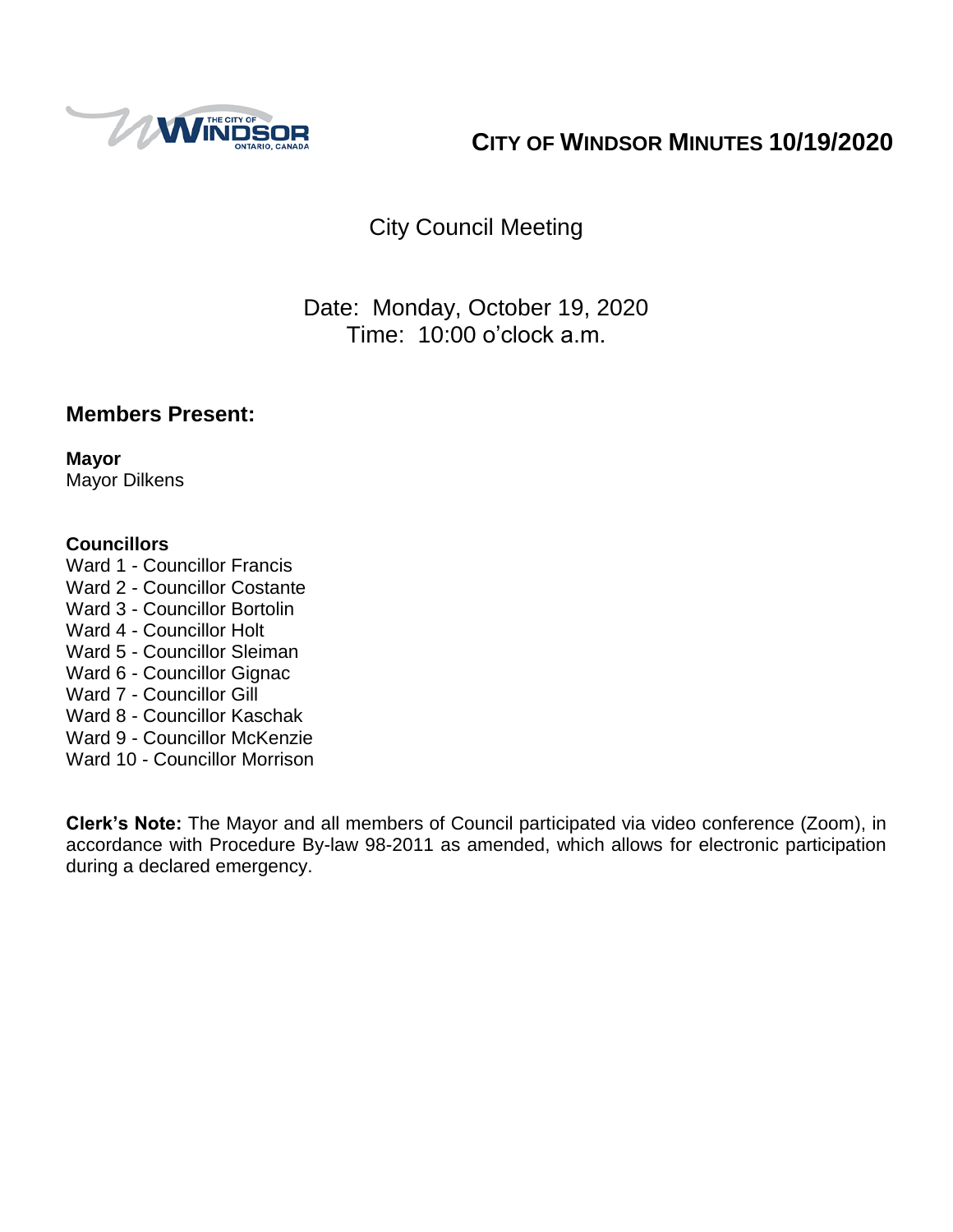## **1. ORDER OF BUSINESS**

## **2. CALL TO ORDER**

The Mayor calls the meeting to order at 10:00 o'clock a.m.

## **3. DISCLOSURE OF PECUNIARY INTEREST AND THE GENERAL NATURE THEREOF**

Councillor Francis discloses an interest and abstains from voting on Item 8.7 being the report of the Development and Heritage Standing Committee regarding "166 Tecumseh Rd W, St. Peter's Maronite Catholic Church (former Ste. Clare of Assisi Catholic Church) – Heritage Alternation Permit and Built Heritage Fund Request," as he is a parishioner of St. Peter's Church.

## **4. ADOPTION OF THE MINUTES**

### **4.1. Adoption of the Windsor City Council meeting minutes held September 28, 2020**

Moved by: Councillor Sleiman Seconded by: Councillor Bortolin

That the minutes of the meeting of Council held September 28, 2020 **BE ADOPTED** as presented. Carried.

Report Number: SCM 296/2020

## **5. NOTICE OF PROCLAMATIONS**

#### **Illumination**

"Community Living Windsor – National Disability Employment Awareness Day" – October 22, 2020

"Ontario Rett Syndrome Association – Rett Syndrome Awareness Month" – October 29, 2020

## **6. COMMITTEE OF THE WHOLE**

Moved by: Councillor Costante Seconded by: Councillor Francis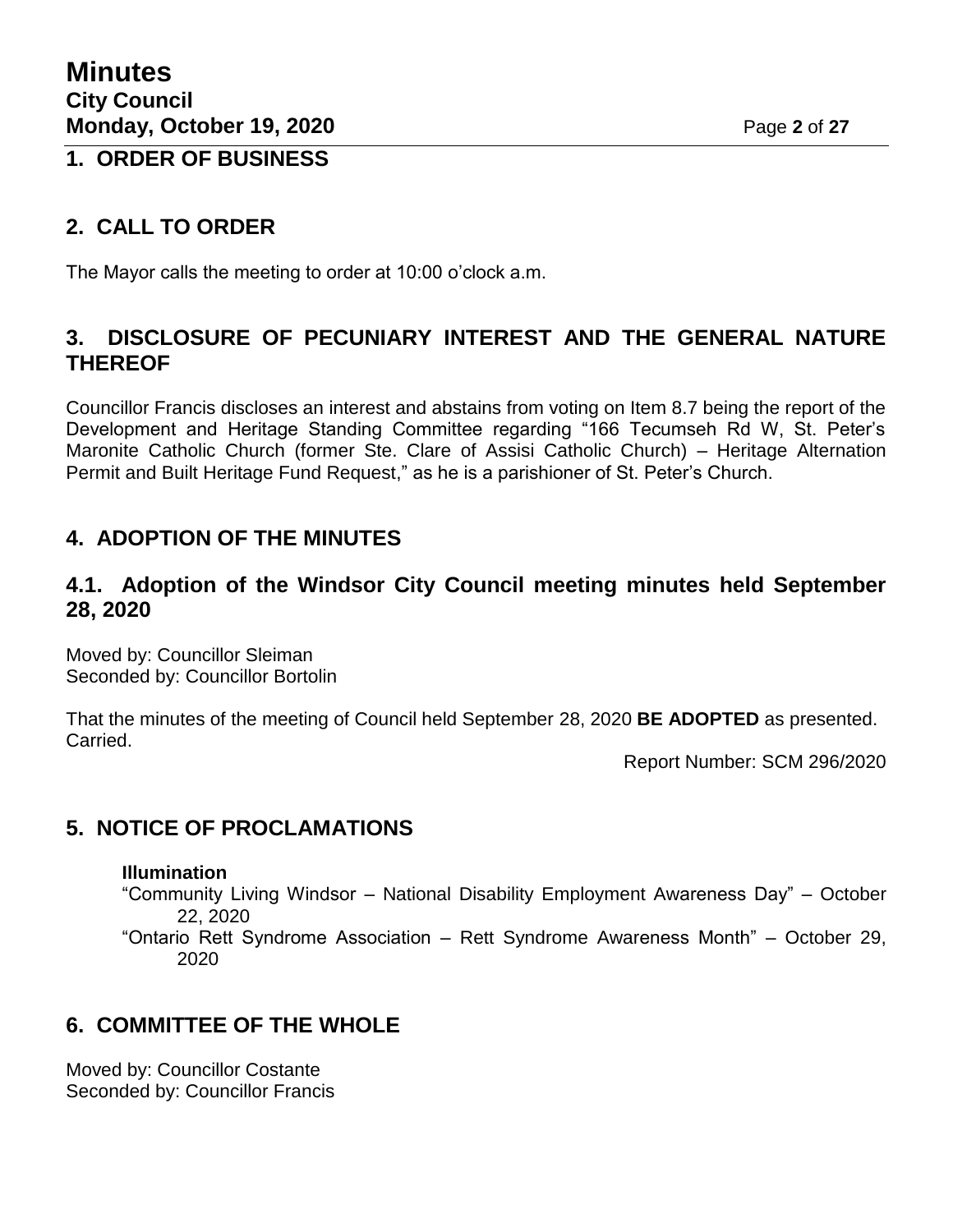## **Minutes City Council Monday, October 19, 2020 Page 3 of 27**

That Council do now rise and move into Committee of the Whole with the Mayor presiding for the purpose of dealing with:

(a) communication items;

(b) consent agenda;

(c) hearing requests for deferrals, referrals and/or withdrawals of any items of business;

(d) hearing presentations and delegations;

(e) consideration of business items;

(f) consideration of Committee reports:

(g) Report of Special In-Camera Meeting or other Committee as may be held prior to Council (if scheduled); and

(h) consideration of by-law 144-2020 through 147-2020 (inclusive). Carried.

## **7. COMMUNICATIONS INFORMATION PACKAGE**

### **7.1. Correspondence Monday, October 19, 2020**

Moved by: Councillor Gignac Seconded by: Councillor Holt

Decision Number: CR501/2020

That the following Communication Items 7.1.1 through 7.1.5 and 7.1.8 through 7.1.14 (inclusive) as set forth in the Council Agenda **BE REFERRED** as noted, and that Items 7.1.6 and 7.1.7 be dealt with as follows:

**7.1.6. Detroit City Council Member Raquel Castañeda-López informs the Mayor and City Council of a request by the Ambassador Bridge Company to lift restrictions on the transport of Class 3 (Flammable) and Class 8 (Corrosive) hazardous materials across the Ambassador Bridge. Raquel's office has introduced a resolution to oppose this request due to concerns about the risks to the residents should an accident occur. Raquel urges that the information she provided be reviewed.**

Moved by: Councillor Gill Seconded by: Councillor Francis

#### Decision Number: CR502/2020

WHEREAS Detroit City Council is being requested to oppose the latest effort by the Detroit International Bridge Company to allow hazardous materials to be transported across the 91-year old Ambassador Bridge, which connects Windsor Ontario, Canada with neighbouring Detroit, Michigan in the United States; and,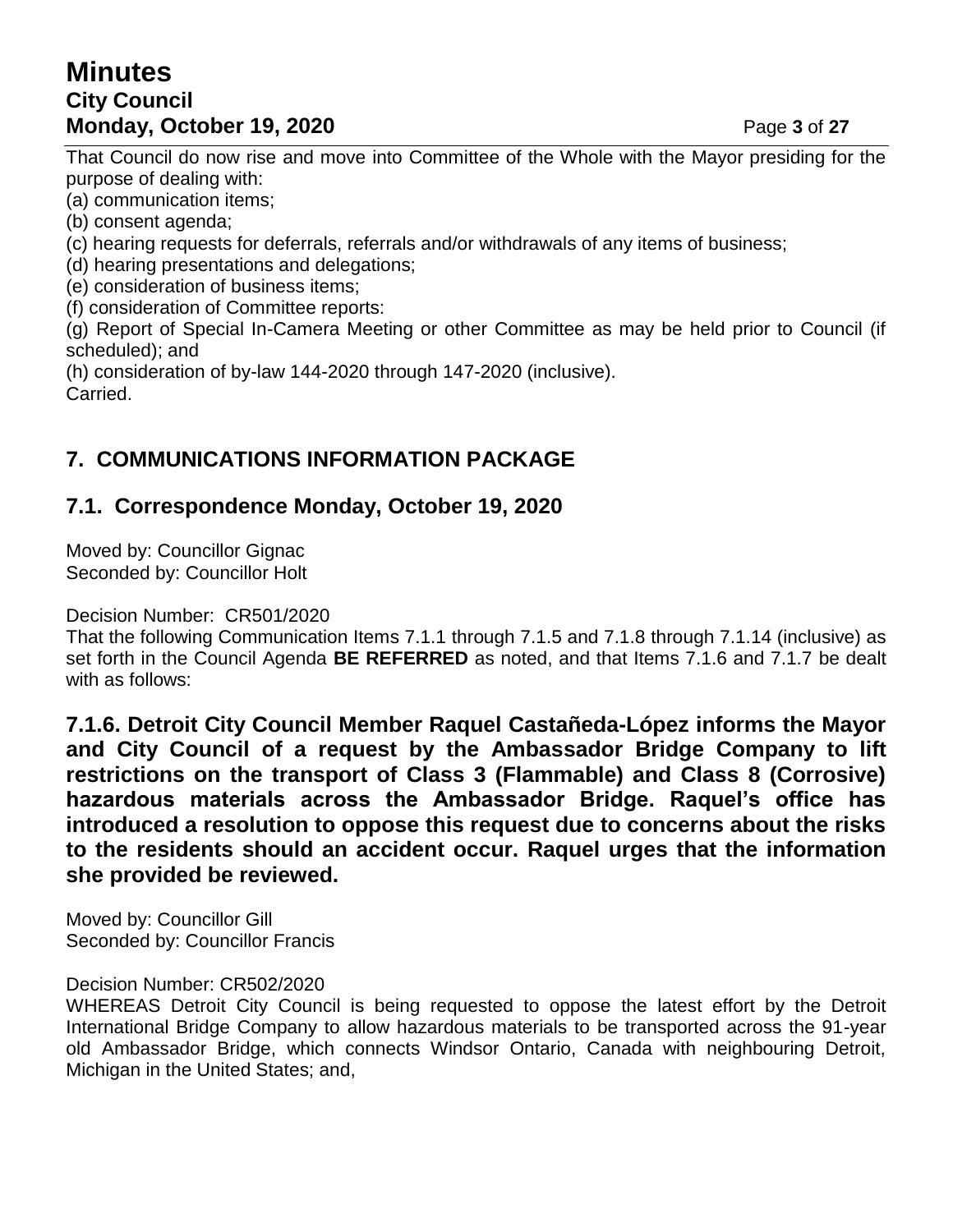## **Minutes City Council Monday, October 19, 2020 Page 4 of 27**

WHEREAS the Bridge Company in May 2020, upon information and belief, is seeking to take advantage of a temporary emergency waiver solely for emergency supplies (such as large shipments of hand sanitizer containing flammable alcohol), requested that Michigan's Department of Transportation allow trucks to carry flammable, chemical or corrosive materials across the fourlane bridge connecting Detroit Michigan and Windsor, Ontario; and,

WHEREAS in 2014 the Michigan Department of Transportation ruled against permitting hazardous materials to be transported across the Ambassador Bridge following widespread political and community opposition to the request, in particular because the age and design of the structure make it inherently unsafe for such activity, primarily due to the inability of emergency personnel and equipment to reach the scene in the event of a serious accident; and,

WHEREAS transportation of such hazardous chemicals has long been, and is currently allowed across the Detroit River by the Windsor-Detroit Truck Ferry; and,

WHEREAS transporting of hazardous materials across the Ambassador Bridge has been ruled excessively dangerous due to the lack of necessary safety measures and emergency planning in case of an accident that would close the bridge, one of the busiest trade crossings in North America, should damage occur; and,

WHEREAS community feedback continues to vehemently oppose such transportation as little has changed in terms of emergency planning, including containment of a spill and/or fire, maintaining an adequate water supply and contamination of the Detroit River; and,

WHEREAS the bridge is in proximity to thousands of residents on both sides of the border and contaminants that would probably be released in an accident involving transportation of hazardous materials have been linked to severe health problems, including but not limited to testicular and kidney cancer, thyroid disease, and respiratory and immune system disorders;

THEREFORE BE IT RESOLVED that Windsor City Council **STRONGLY OPPOSES** any renewed efforts by the Detroit International Bridge Company leading to the authorization of the transport of any hazardous and toxic materials between Windsor, Ontario, Canada and Detroit, Michigan via the Ambassador Bridge; and,

BE IT FURTHER RESOLVED that Windsor City Council **REQUESTS** the senior levels of government to work to prevent the transport and/or disposal of hazardous or toxic materials on the Ambassador Bridge. Carried.

Clerk's File: GM2020

**7.1.7. As the pandemic evolves, many people remain hungry and will need continued access to a no contact drive-through food hub. The hub located at Adie Knox Herman Recreation Complex must endure through to the end of the year to help those in need. The use of Adie Knox is imperative to the UHC's distribution of emergency food assistance, food storage, and assembly space.**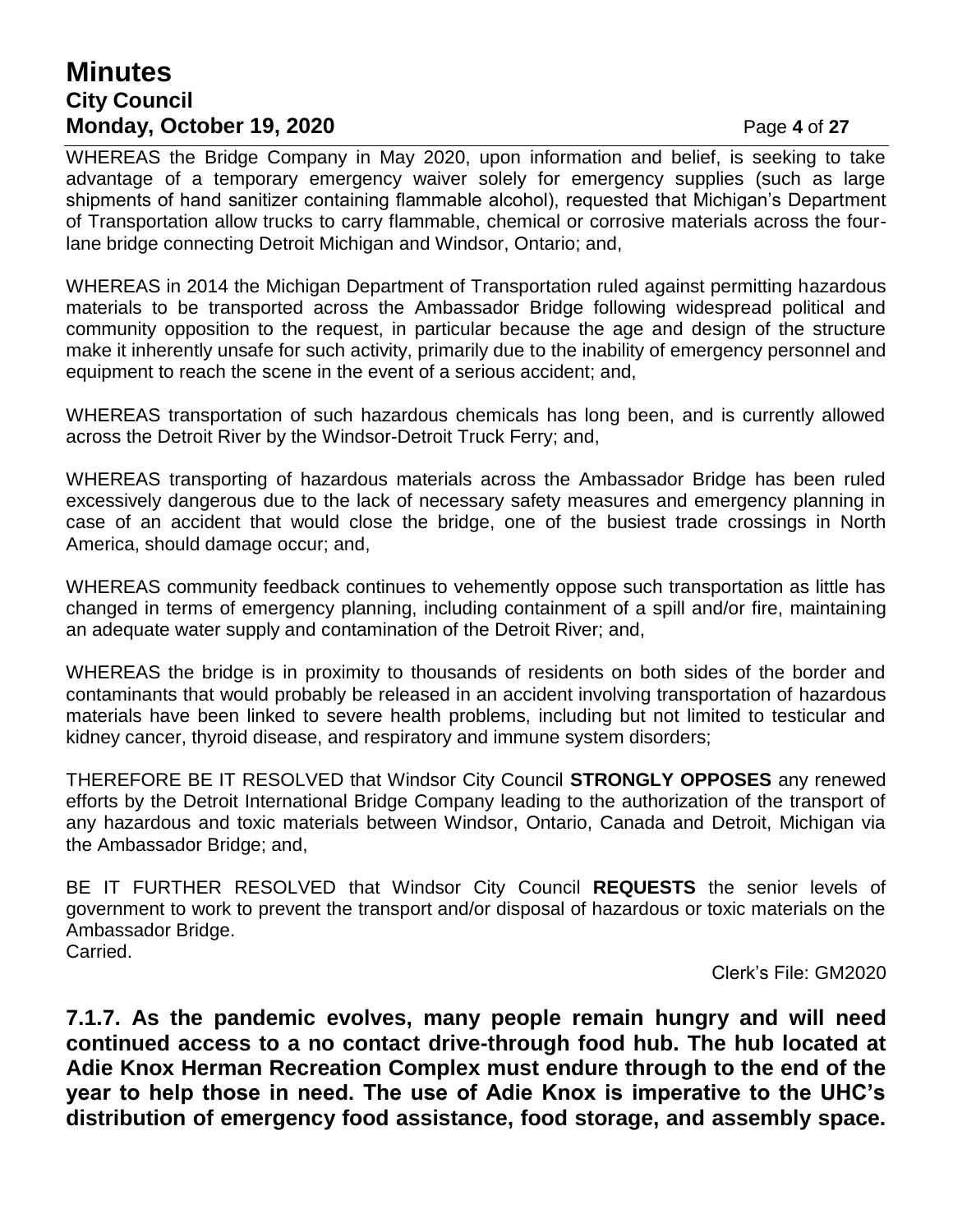## **Minutes City Council Monday, October 19, 2020 Page 5** of 27

**Over 75,000 individuals and families have received food assistance since the pandemic was declared on March 16. Without the use of Adie Knox, UHC would have to serve by appointment only, drastically reducing the number of people they can serve.**

Moved by: Councillor Costante Seconded by: Councillor Francis

#### Decision Number: CR503/2020

That the correspondence from the CEO, Unemployed Help Centre (UHC) dated October 8, 2020 regarding their satellite drive-through hub located at the Adie Knox Herman Recreation Centre Complex **BE RECEIVED**, and further, that **APPROVAL BE GRANTED** to UHC to continue operating at this location for as long as possible through the end of the 2020 calendar year in order to properly provide healthy, nutritious food to those most in need during the ongoing COVID-19 pandemic.

Carried.

Clerk's File: MH/13786

| No.   | Sender                                   | Subject                                                                                                                                                                                                                         |
|-------|------------------------------------------|---------------------------------------------------------------------------------------------------------------------------------------------------------------------------------------------------------------------------------|
| 7.1.1 | Local Planning<br><b>Appeal Tribunal</b> | Local Planning Appeal Tribunal decision issued for<br>Amal Chams and Mohammed Chams v. City of<br>Windsor re: Land Compensation, 6642 Tecumseh<br>Rd. E., Case No. LC110040                                                     |
|       |                                          | <b>City Solicitor</b><br><b>Deputy City Solicitor</b><br><b>City Planner</b><br><b>SPL2020</b><br>Note & File                                                                                                                   |
| 7.1.2 | Local Planning<br><b>Appeal Tribunal</b> | Power Cycle Inc. v. City of Windsor case heard<br>October 8, 2020 by telephone conference call.<br>Memorandum of oral decision delivered by R.G.M.<br>Makuch on October 8, 2020 and order of the<br>tribunal, Case No. LC150015 |
|       |                                          | <b>City Solicitor</b><br><b>Deputy City Solicitor</b><br><b>SPL2020</b><br>Note & File                                                                                                                                          |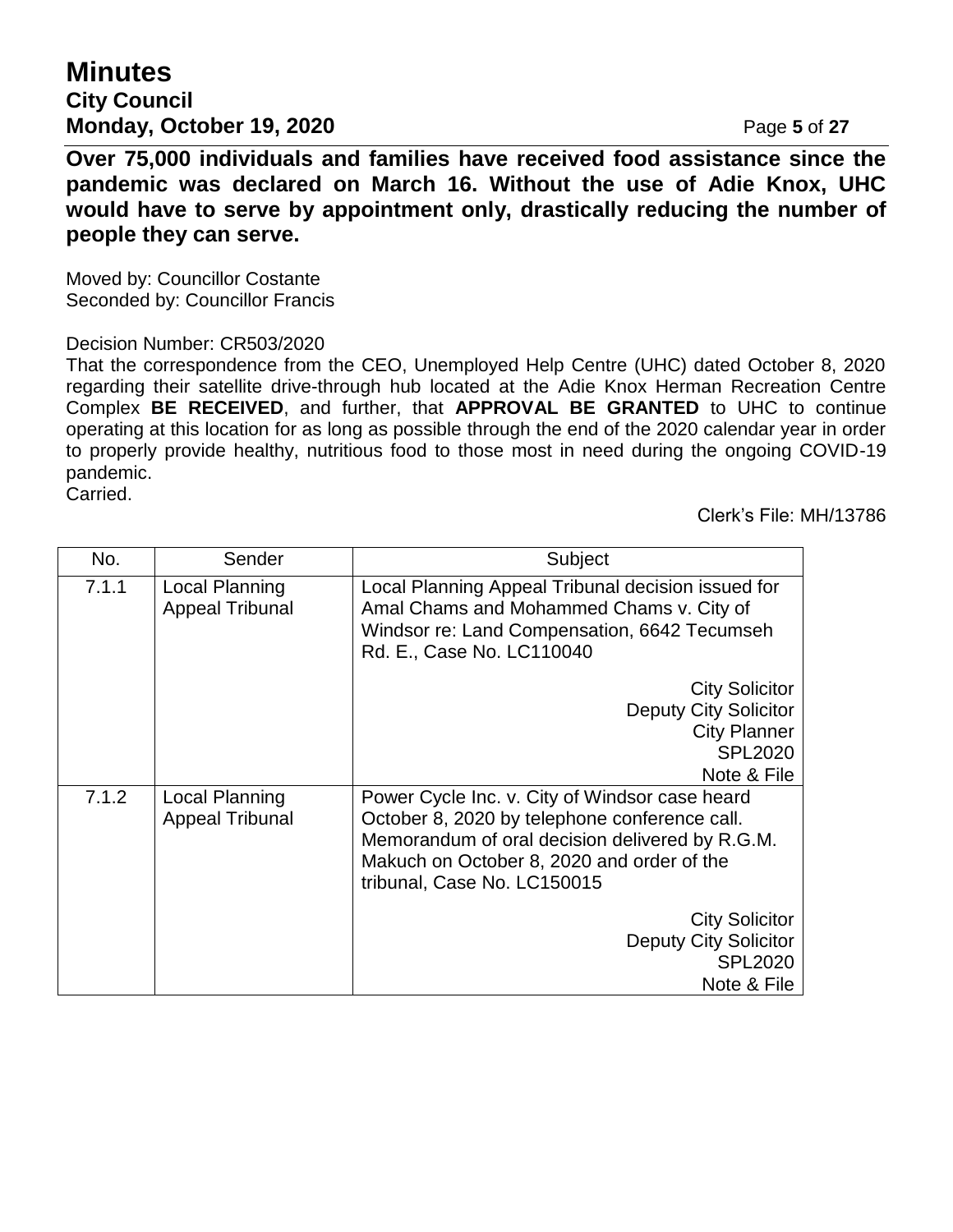# **Minutes City Council Monday, October 19, 2020 Page 6** of 27

| No.   | Sender                                               | Subject                                                                                                                                                                                                                                                                                                                                                                                                                                                                                                                                                                                                                                                                                                                                   |
|-------|------------------------------------------------------|-------------------------------------------------------------------------------------------------------------------------------------------------------------------------------------------------------------------------------------------------------------------------------------------------------------------------------------------------------------------------------------------------------------------------------------------------------------------------------------------------------------------------------------------------------------------------------------------------------------------------------------------------------------------------------------------------------------------------------------------|
| 7.1.3 | Association of<br>Municipalities of<br>Ontario (AMO) | The Province added new public health measures<br>due to the rising number of COVID-19 cases; made<br>changes to the COVID-19 testing procedures;<br>distributed instructions for Phase 2 funding of the<br>Safe Restart Agreement, which includes a Council<br>resolution to request additional assistance and a<br>formal application completed and submitted by a<br>municipal treasurer no later than October 30, 2020;<br>and appointed Devon Clunis as the Province's first<br>Inspector General of Policing.                                                                                                                                                                                                                        |
|       |                                                      | <b>City Solicitor</b><br>Commissioner, Development & Health<br>Chief Financial Officer / City Treasurer<br><b>MMA2020</b><br>MH/13786<br>Note & File                                                                                                                                                                                                                                                                                                                                                                                                                                                                                                                                                                                      |
| 7.1.4 | Association of<br>Municipalities of<br>Ontario (AMO) | The Province announced Ontario's Main Street<br>Recovery Plan and its intention to introduce the<br>Main Street Recovery Act, 2020; an investment of<br>an additional \$176 million this year to help expand<br>access for critical mental health and addictions<br>services during COVID-19; Better for People,<br>Smarter for Business Act, 2020 as part of a made-<br>in-Ontario plan to strengthen the Province's<br>economy; Ontario Fire Marshal Jon Pegg's<br>interpretation of the Fire Protection and Prevention<br>Act, and the release of two reports, Strengthening<br>Early Years and Child Care in Ontario and the Early<br>Years and Child Care Annual Report 2020, after<br>reviewing the Child Care and Early Years Act. |
|       |                                                      | Chief Financial Officer / City Treasurer<br>Commissioner, Development & Health<br><b>City Solicitor</b><br><b>MMA2020</b><br>MH/13786<br>Note & File                                                                                                                                                                                                                                                                                                                                                                                                                                                                                                                                                                                      |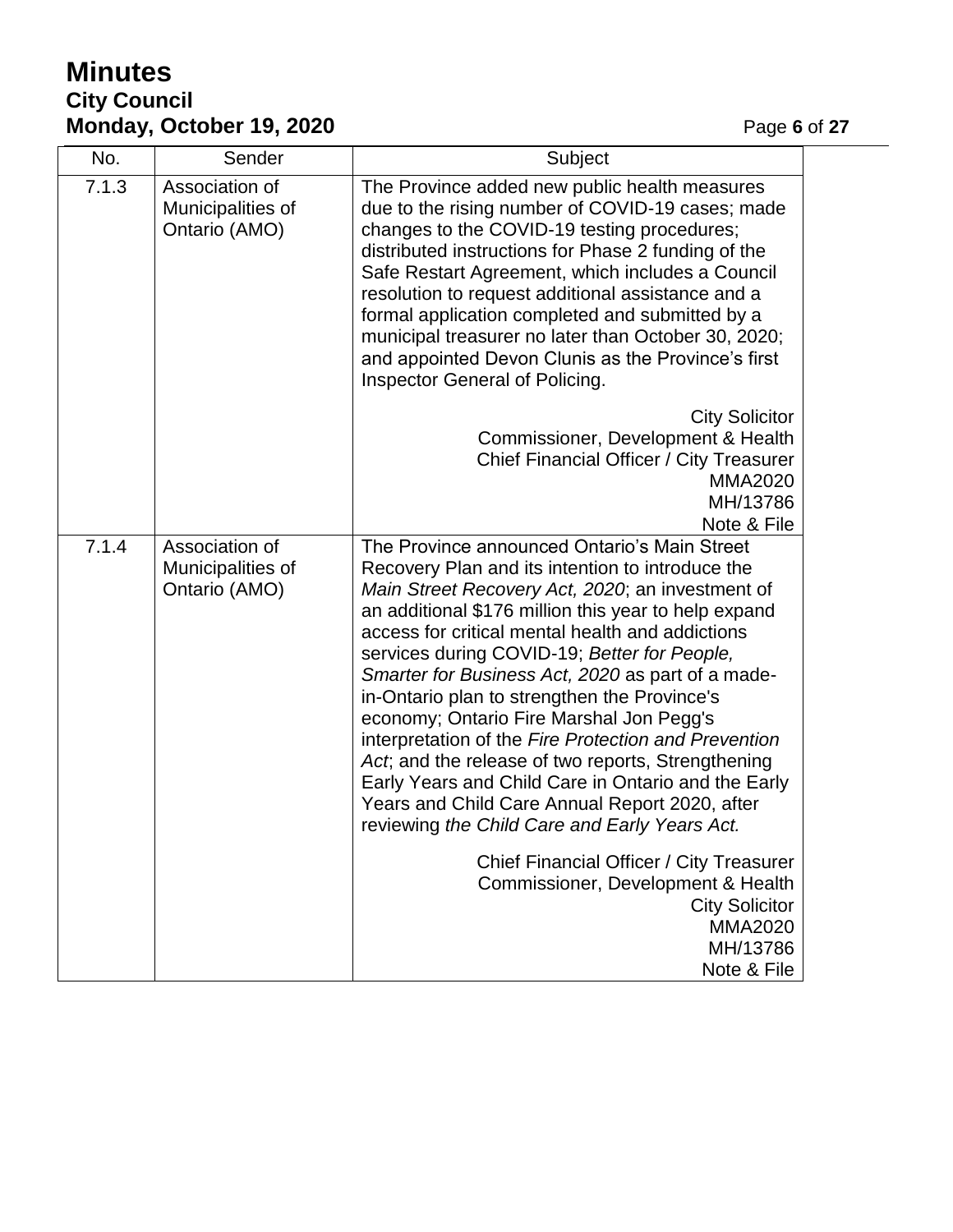# **Minutes City Council Monday, October 19, 2020 Page 7** of 27

| No.   | Sender                 | Subject                                                                                                                                                                                                                                                                                                                                                                                                                                                                                                                     |
|-------|------------------------|-----------------------------------------------------------------------------------------------------------------------------------------------------------------------------------------------------------------------------------------------------------------------------------------------------------------------------------------------------------------------------------------------------------------------------------------------------------------------------------------------------------------------------|
| 7.1.5 | Town of Tecumseh       | Notice that the Town of Tecumseh will hold a<br>virtual/electronic public meeting Tuesday, October<br>13, 2020 at 5:00 p.m. to consider a proposed<br>Housekeeping Zoning By-law Amendment to the<br>Sandwich South Zoning By-law 85-18 pursuant to<br>the provisions of the Planning Act, R.S.O. 1990.<br>This meeting was originally scheduled for Tuesday,<br>September 8, 2020 but had to be rescheduled due<br>to technical difficulties.                                                                              |
|       |                        | <b>City Planner</b><br><b>Deputy City Solicitor</b><br><b>Chief Building Official</b><br><b>Development Applications Clerk</b><br>GM2020<br>Note & File                                                                                                                                                                                                                                                                                                                                                                     |
| 7.1.6 | <b>City of Detroit</b> | Detroit City Council Member Raquel Castañeda-<br>López informs the Mayor and City Council of a<br>request by the Ambassador Bridge Company to lift<br>restrictions on the transport of Class 3 (Flammable)<br>and Class 8 (Corrosive) hazardous materials across<br>the Ambassador Bridge. Raquel's office has<br>introduced a resolution to oppose this request due<br>to concerns about the risks to the residents should<br>an accident occur. Raquel urges that the information<br>she provided (attached) be reviewed. |
|       |                        | <b>City Solicitor</b><br><b>City Engineer</b><br>GM2020<br>Note & File                                                                                                                                                                                                                                                                                                                                                                                                                                                      |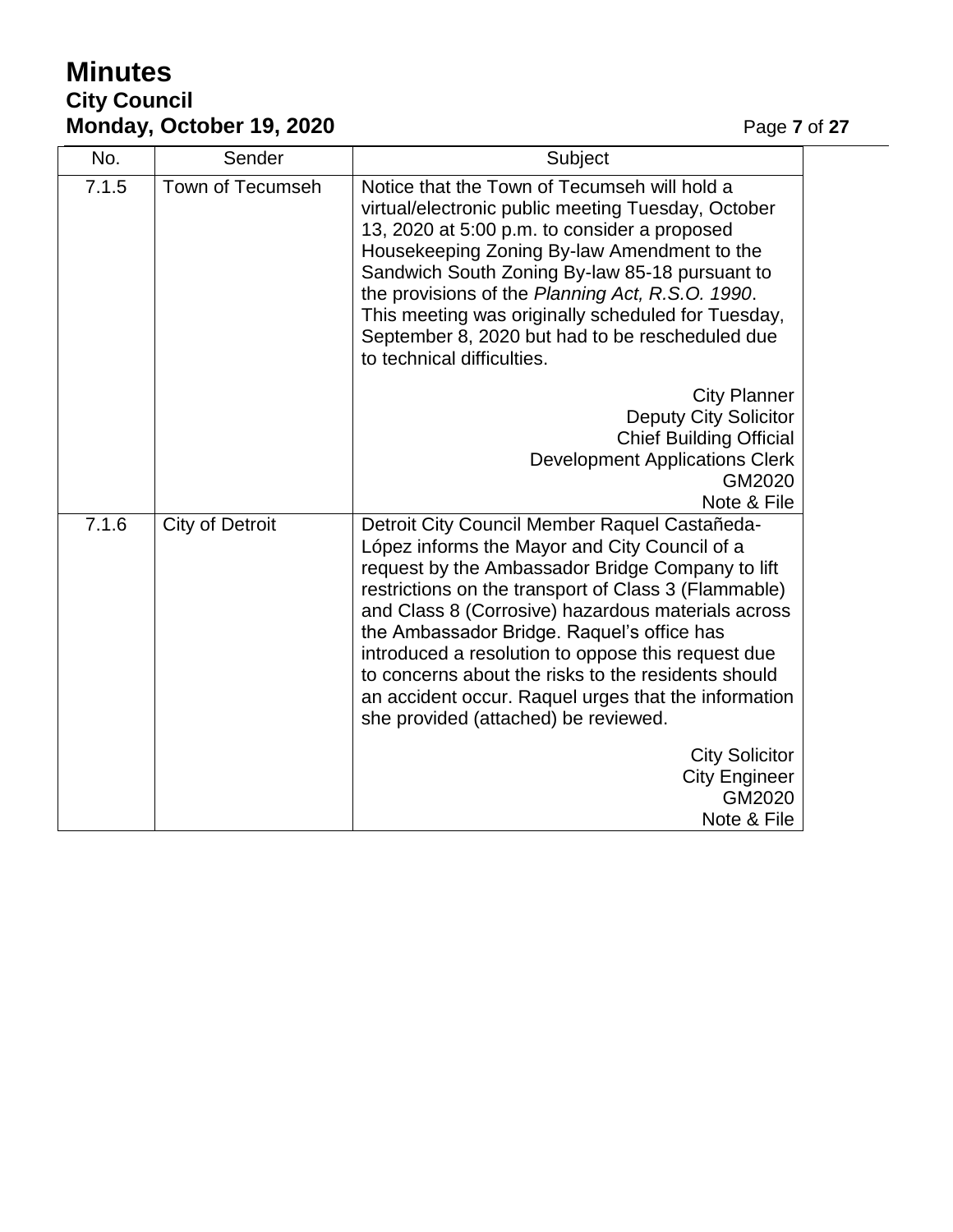# **Minutes City Council Monday, October 19, 2020 Page 8** of 27

| No.   | Sender                                 | Subject                                                                                                                                                                                                                                                                                                                                                                                                                                                                                                                                                                                                                                                                  |
|-------|----------------------------------------|--------------------------------------------------------------------------------------------------------------------------------------------------------------------------------------------------------------------------------------------------------------------------------------------------------------------------------------------------------------------------------------------------------------------------------------------------------------------------------------------------------------------------------------------------------------------------------------------------------------------------------------------------------------------------|
| 7.1.7 | <b>Unemployed Help</b><br>Centre (UHC) | As the pandemic evolves, many people remain<br>hungry and will need continued access to a no<br>contact drive-through food hub. The hub located at<br>Adie Knox Herman Recreation Complex must<br>endure through to the end of the year to help those<br>in need. The use of Adie Knox is imperative to the<br>UHC's distribution of emergency food assistance,<br>food storage, and assembly space. Over 75,000<br>individuals and families have received food<br>assistance since the pandemic was declared on<br>March 16. Without the use of Adie Knox, UHC<br>would have to serve by appointment only, drastically<br>reducing the number of people they can serve. |
|       |                                        | Commissioner, Parks, Recreation, Culture, and<br><b>Corporate Facilities</b><br>Commissioner, Development & Health<br>MH/13786                                                                                                                                                                                                                                                                                                                                                                                                                                                                                                                                           |
|       |                                        | <b>COUNCIL DIRECTION REQUESTED, otherwise</b><br>Note & File                                                                                                                                                                                                                                                                                                                                                                                                                                                                                                                                                                                                             |
| 7.1.8 | Via Italia BIA                         | Via Italia (Erie Street) BIA expresses gratitude for<br>the ability to operate with extended patios and street<br>closures throughout the summer of 2020. It was a<br>successful summer. With the assistance of the<br>Mayor, Councillors, the Windsor-Essex County<br>Health Unit (WECHU), the Special Events<br>Resources Team (SERT), and fire and police<br>departments, the BIA felt supported. The BIA thanks<br>Council for the support and opportunity to adapt in<br>this unparalleled time.                                                                                                                                                                    |
|       |                                        | <b>City Clerk / Licence Commissioner</b><br><b>City Solicitor</b><br><b>Chief Building Official</b><br>MI2020<br>Note & File                                                                                                                                                                                                                                                                                                                                                                                                                                                                                                                                             |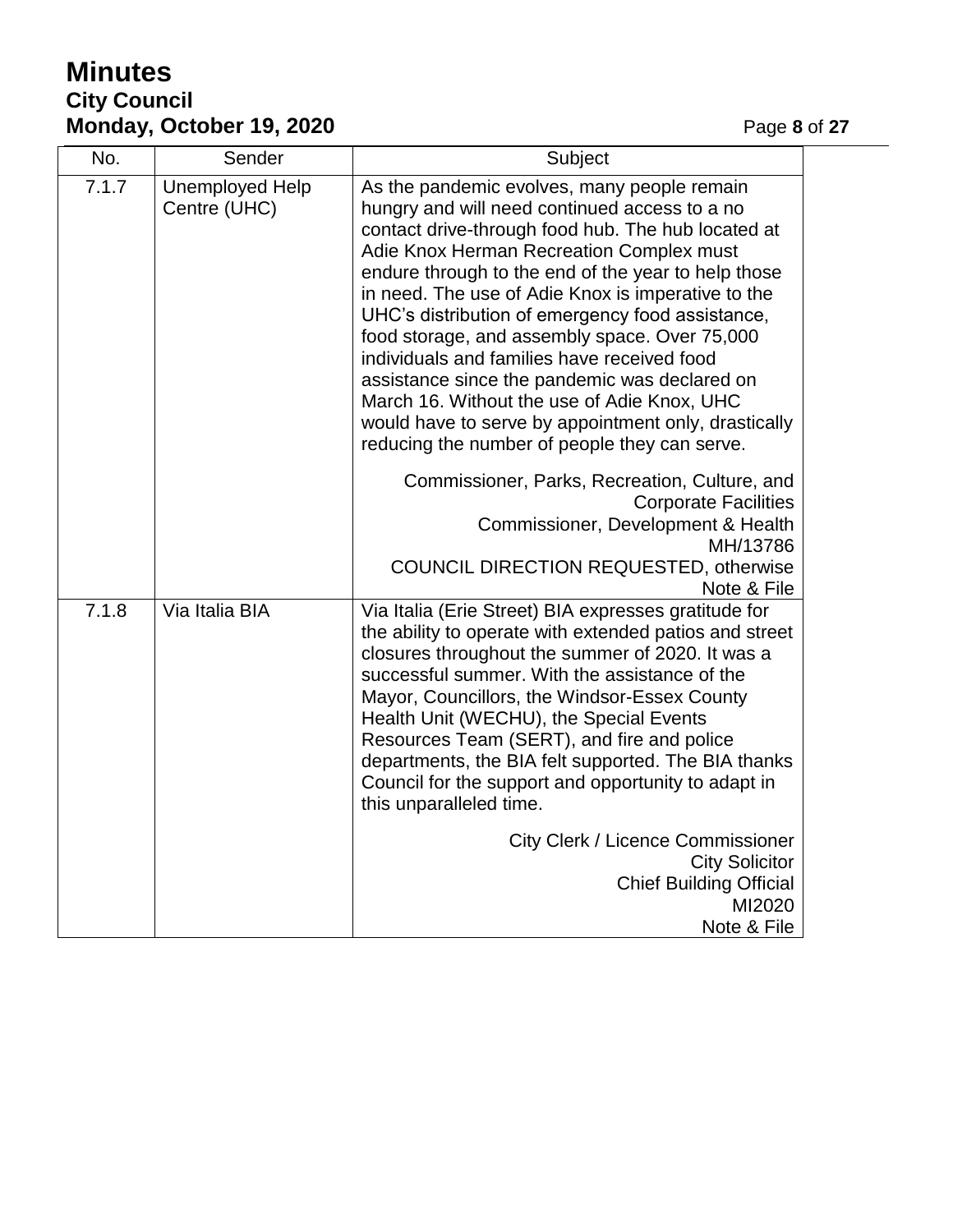# **Minutes City Council Monday, October 19, 2020 Page 9 of 27**

| No.    | Sender                                                                                                                         | Subject                                                                                                                                                                                                                                                                                                                                                                                                                                                                                                     |
|--------|--------------------------------------------------------------------------------------------------------------------------------|-------------------------------------------------------------------------------------------------------------------------------------------------------------------------------------------------------------------------------------------------------------------------------------------------------------------------------------------------------------------------------------------------------------------------------------------------------------------------------------------------------------|
| 7.1.9  | United<br>Way/Centraide<br>Windsor-Essex<br>County                                                                             | United Way/Centraide Windsor-Essex County<br>expresses gratitude for the many community<br>partners, including the City of Windsor, for helping in<br>their response to the COVID-19 pandemic. City of<br>Windsor helped by redeploying employees to<br>support their Summer Eats and Backpacks for<br>Success Programs, promoting these programs and<br>raising awareness so that more than 13,000 local<br>children were fed over the summer, and actively<br>supporting the #YQG Stands Strong campaign. |
|        |                                                                                                                                | Commissioner, Development & Health<br>APR2020<br>Note & File                                                                                                                                                                                                                                                                                                                                                                                                                                                |
| 7.1.10 | Manager of<br>Environmental<br>Quality / Senior<br><b>Manager of Pollution</b><br><b>Control &amp; Deputy City</b><br>Engineer | The City of Windsor's response to Dragun<br>Corporation's letter (attached) outlining their plans<br>to submit a Record of Site Condition for the property<br>located at 2400 Ouellette Avenue and 2465<br>McDougall Street to use the Full Depth Generic Site<br><b>Condition Standard in a Non-Potable Groundwater</b><br>Condition. The City of Windsor has no objection to<br>the use of the MECP Non-Potable Water Site<br>Condition Standard for a Record of Site Condition.                          |
|        |                                                                                                                                | Senior Manager of Pollution Control<br><b>City Clerk</b><br><b>City Engineer</b><br>EI/11165<br>Note & File                                                                                                                                                                                                                                                                                                                                                                                                 |
| 7.1.11 | The Downtown<br>Mission of Windsor                                                                                             | Proposed Downtown Mission site: 1504/1540<br>McDougal Ave.                                                                                                                                                                                                                                                                                                                                                                                                                                                  |
|        | <b>AND</b>                                                                                                                     | <b>AND</b>                                                                                                                                                                                                                                                                                                                                                                                                                                                                                                  |
|        | <b>City Planner</b>                                                                                                            | Additional information memo provided by City<br>Planner                                                                                                                                                                                                                                                                                                                                                                                                                                                     |
|        |                                                                                                                                | <b>City Solicitor</b><br>Commissioner, Development & Health<br><b>City Planner</b><br>SS/4274                                                                                                                                                                                                                                                                                                                                                                                                               |
|        |                                                                                                                                | <b>COUNCIL DIRECTION REQUESTED, otherwise</b><br>Note & File                                                                                                                                                                                                                                                                                                                                                                                                                                                |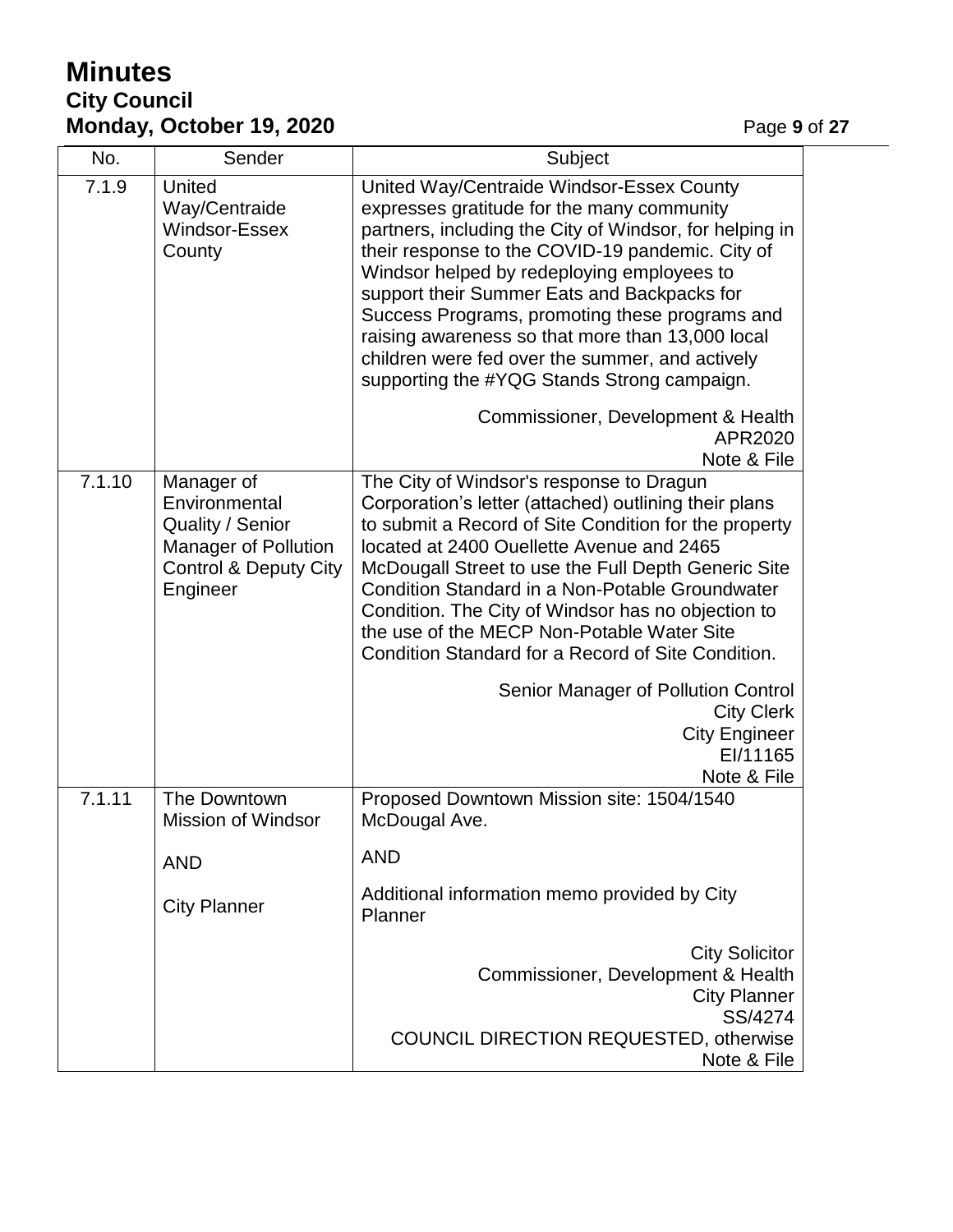# **Minutes City Council Monday, October 19, 2020 Page 10 of 27**

| No.    | Sender                                            | Subject                                                                                                                                                                               |
|--------|---------------------------------------------------|---------------------------------------------------------------------------------------------------------------------------------------------------------------------------------------|
| 7.1.12 | Manager of Urban<br>Design                        | Site Plan Approval, TELUS Communications Inc.<br>c/o LandSolutions LP, 3496 Sandwich St.,<br>Telecommunications facility (equipment shelter<br>within a locked and fenced compound)   |
|        |                                                   | ZS/13935<br>Note & File                                                                                                                                                               |
| 7.1.13 | Manager of Urban<br>Design                        | Site Plan Approval, Suburban Construction &<br>Management Ltd. c/o Christian LeFave, 7887 Edgar<br>St., Four storey residential apartment building with<br>associated surface parking |
|        |                                                   | ZS/13936<br>Note & File                                                                                                                                                               |
| 7.1.14 | Committee of<br>Adjustment / Consent<br>Authority | Applications heard by the Committee of<br>Adjustment/Consent Authority, Thursday, October<br>15, 2020, 3:30 p.m., through Electronic Meeting<br>Participation                         |
|        |                                                   | Z2020<br>Note & File                                                                                                                                                                  |

Carried.

Report Number: CMC 17/2020

### **7.2. Response to CQ#29-2020 - Options to Install a Curling Rink in an Arena**

Moved by: Councillor Morrison Seconded by: Councillor Bortolin

Decision Number: CR504/2020

That the report of the Office of the Commissioner – Parks, Recreation, Culture and Corporate Facilities dated October 2, 2020 entitled "Response to CQ#29-2020 – Options to Install a Curling Rink in an Arena**" BE RECEIVED**; and further,

WHEREAS Windsor City Council fully respects the decision-making process of the Board of Directors of Roseland Golf and Curling Club;

BE IT RESOLVED THAT Windsor City Council **REQUESTS** a reconsideration of the Board's decision to cancel the 2020-2021 curling season at their next board meeting, on or before October 30, 2020; and further,

That Administration **BE DIRECTED** to prepare a letter to the Board of Directors of the Roseland Golf and Curling Club indicating that City Council has formally voted on and endorsed their support to resume curling in a safe and restricted manner at the Roseland facility, as laid out by Curling Canada.

Carried.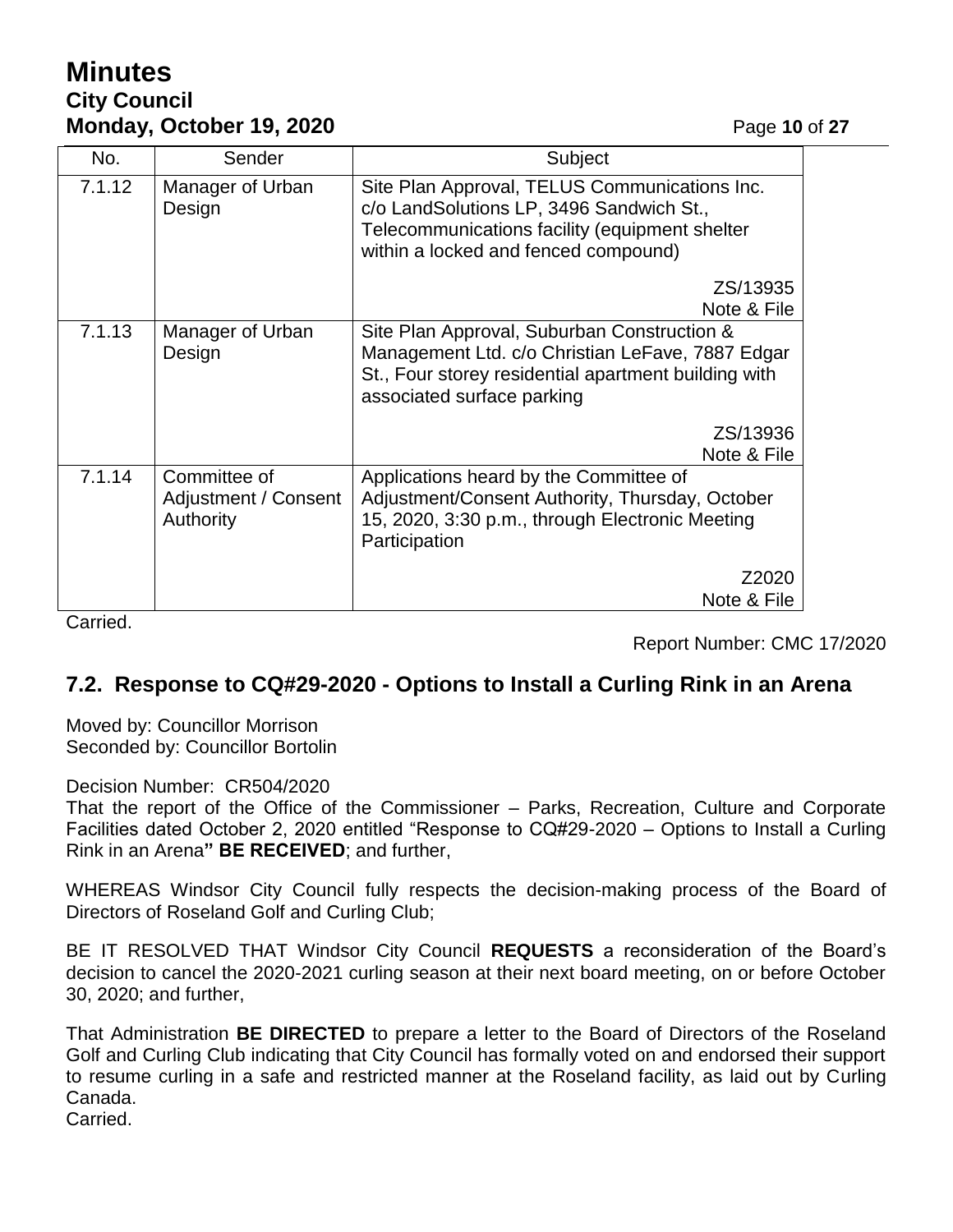## **Minutes City Council Monday, October 19, 2020 Page 11 of 27**

At the request of Councillor Francis, a recorded vote is taken on this matter.

Aye votes: Councillors Costante, Bortolin, Holt, Morrison, Kaschak and McKenzie. Nay votes: Councillors Francis, Gignac, Sleiman, Gill and Mayor Dilkens. Absent: None. Abstain: None.

> Report Number: C 197/2020 Clerk's File: SR2020

### **8. CONSENT AGENDA**

### **8.3. Revised Appointment of Drainage Engineer - Talsma and Janisse Drains - Ward 10**

Moved by: Councillor Kaschak Seconded by: Councillor Morrison

Decision Number: CR507/2020 That CR340/2020 **BE RESCINDED**; and,

That the firm of BairdAE Inc. **BE APPOINTED** as the engineer of record under the *Drainage Act* to prepare a report to inform Council of the drainage works project, if any, that is required to address the ongoing use of the Talsma and Janisse Drains and their designations as Municipal Drains. Carried.

> Report Number: C 198/2020 Clerk's File: AS2020

### **8.4. Provincial/Division Corridor Improvements Phase 2 Noise Bylaw Exemption - Ward 9**

Moved by: Councillor Kaschak Seconded by: Councillor Morrison

Decision Number: CR508/2020

I. That the following exemption requests to the provisions of the Noise By-law 6716 (as amended), **BE GRANTED** to permit for the operation of construction equipment required to complete the trunk storm sewer tunneling through CN Railway:

#### *a. Specific exemption request***:**

Construction activities during the hours of 8 pm through to 6 am, to complete construction of a trunk storm sewer by tunneling through the CN Railway along west side of Provincial Road at Sixth Concession Drain.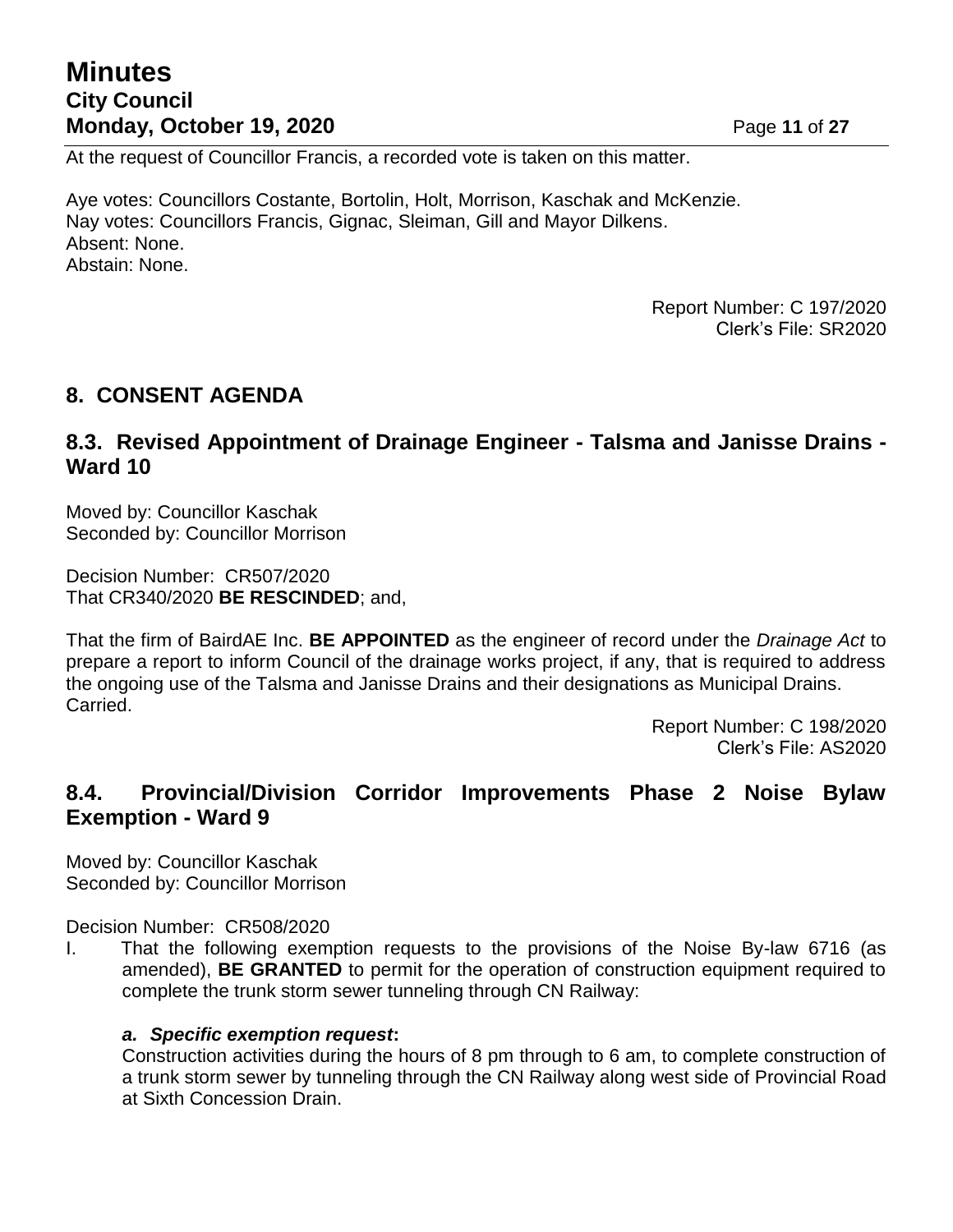## **Minutes City Council Monday, October 19, 2020 Page 12 of 27**

#### *b. Scope of Exemption***:**

The installation of the 2.1-metre in diameter and 70 metres in length trunk storm sewer through CN Railway for the connection of the storm sewer on Provincial Road to the North Roseland Pump Station.

#### *c. Duration of Exemption***:**

The request is for a period of 30 days with the option for renewal to be approved by the CAO through delegation of authority report.

Carried.

Report Number: C 200/2020 Clerk's File: SW/13934

## **8.6. Official Plan Amendment and Zoning By-law Amendment - 7887 Edgar Street - Suburban Construction and Management Ltd. - Z012-20 [ZNG-6081] and OPA 133 [OPA-6082] - Ward 6**

Moved by: Councillor Kaschak Seconded by: Councillor Morrison

Decision Number: CR510/2020 DHSC 196

- 1. That Schedule D: Land Use of the City of Windsor Official Plan, Volume I **BE AMENDED** by designating the property described as Lots 21 & 22, Part Lots 20, 23 & 24 Plan 980; Part Closed Alley; Part Lot 127 Concession 1 Sandwich East, now designated as Parts 1, 7 and 8 on Reference Plan 12R24215, located on the south side of Edgar Street, west of Lauzon Road (shown as the subject lands on Appendix D to Report S90/2020) as Residential.
- 2. That Zoning By-law 8600 **BE AMENDED** by changing the zoning of Lots 21 & 22, Part Lots 20, 23 & 24 Plan 980; Part Closed Alley; Part Lot 127 Concession 1 Sandwich East, now designated as Parts 1, 7 and 8 on Reference Plan 12R24215, located on the south side of Edgar Street, west of Lauzon Road (shown as the subject lands on Appendix D to Report S90/2020), from CD2.1 to RD 3.1 and by adding a site specific provision to Section 20(1) as follows:

#### "395 **SOUTH SIDE OF EDGAR STREET, WEST OF LAUZON ROAD**

For the lands comprising Lots 21 & 22, Part Lots 20, 23 & 24 Plan 980; Part Closed Alley; Part Lot 127 Concession 1 Sandwich East, now designated as Parts 1, 7 and 8 on Reference Plan 12R24215, the following additional provisions shall also apply:

a) Building Setback - minimum - 3.0 m from the northerly *lot line*;

b) Building Height – maximum – 16 m

c) Landscaped Open Space Yard – minimum – 29% of *lot area*;

d) *Screening fence* minimum 1.8 metres in height and landscaping shall be installed along the westerly *lot line*.

[ZDM 14; ZNG/6081]"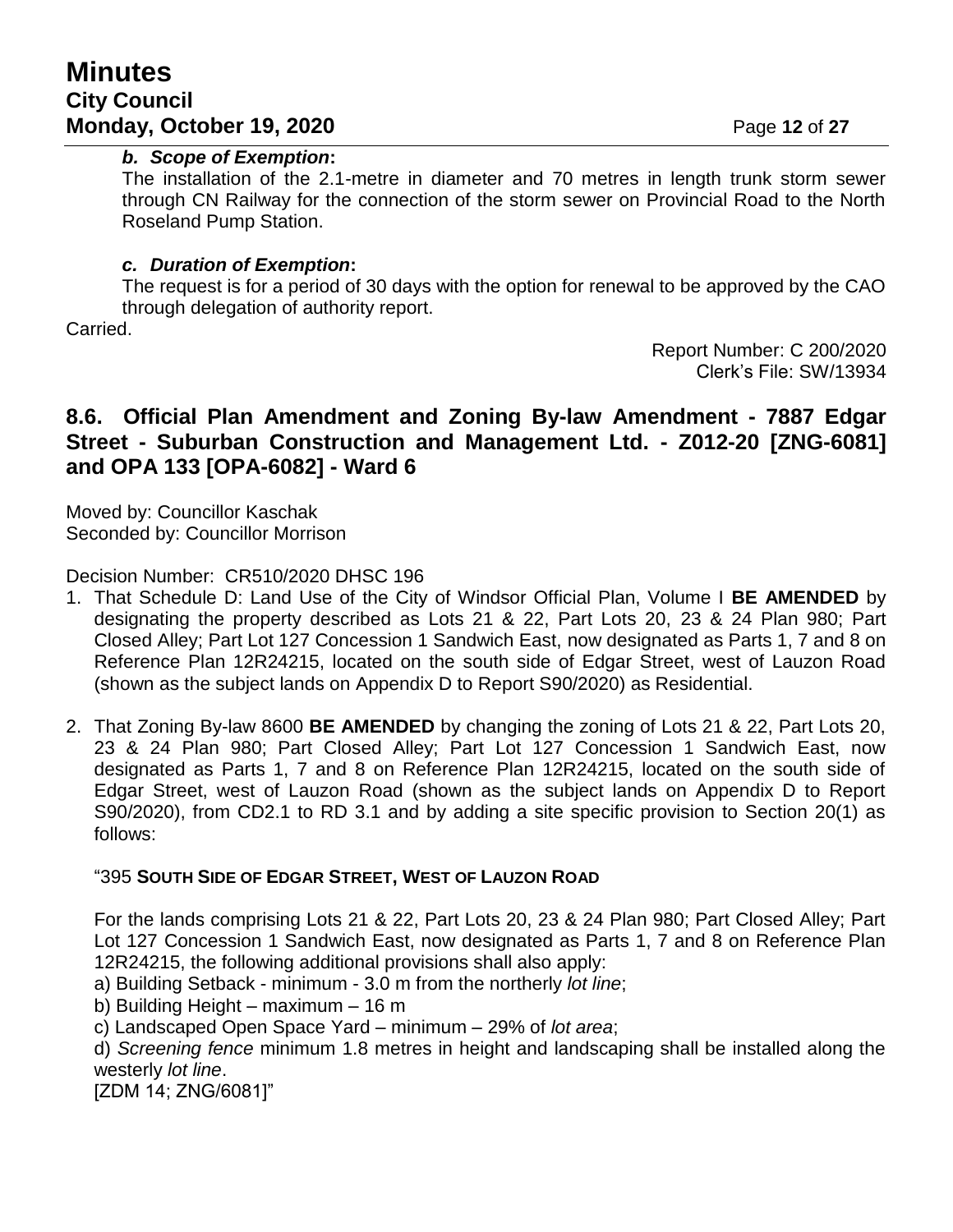## **Minutes City Council Monday, October 19, 2020 Page 13 of 27**

- 3. That the following items **BE REFERRED** to the Site Plan Review Committee, for inclusion in a Site Plan Control Agreement:
	- i) Mitigation measures as identified in noise report by JJ Acoustic Engineering Ltd. dated April 9 th 2020.
	- ii) A gratuitous land conveyance for a 6.1m x 6.1m corner cut-off at the intersection of Lauzon Road and Edgar Street.
	- iii) The owner is to provide a minimum total of thirty (30) 70mm caliper trees on the site as a condition of Site Plan Approval. If the owner's landscape plan cannot support the minimum requirement of trees, then any deficiency to that requirement is to be compensated with Cash-in-lieu to the Parks Department (for trees to be planted elsewhere in the city) at a rate of \$450 per tree that is not able to be planted on the site.

Carried.

Report Number: SCM 281/2020 & S 90/2020 Clerk's File: ZO/13912 & ZB/13913

## **8.7. 166 Tecumseh Rd W, St. Peter's Maronite Catholic Church (former Ste. Clare of Assisi Catholic Church)- Heritage Alteration Permit and Built Heritage Fund Request (Ward 3)**

Moved by: Councillor Kaschak Seconded by: Councillor Morrison

Decision Number: CR511/2020 DHSC 197

- I. That a total grant of an upset amount of \$78,535 from the Built Heritage Fund (Reserve Fund 155), **BE GRANTED** to St. Peter's Maronite Catholic Church, for conservation work for the roofing, flashing, windows, masonry and concrete, at 166 Tecumseh Road West, subject to:
	- a. Submission of satisfactory product details
	- b. Determination by the City Planner that the work is completed to heritage conservation standards and the City Building Official for building code compliance (if required);
	- c. Owner's submission of paid receipts for work completed;
	- d. That the Built Heritage Fund (Reserve Fund 155), grants approved shall lapse if the applicant has not completed the work and fulfilled the conditions within 2 years of the approval date;
	- e. Any further minor changes to the scope of work be delegated to the City Planner; and,
- II. That a Heritage Alteration Permit for the, 166 Tecumseh Rd W, **BE GRANTED**, for the following:
	- a. Installation of flashing over the original windows to control water damage at the Church
	- b. Alterations to the Victoria Avenue and Tecumseh Road West concrete entrances subject to further restoration of the entrances to be confirmed with the City Planner or designate.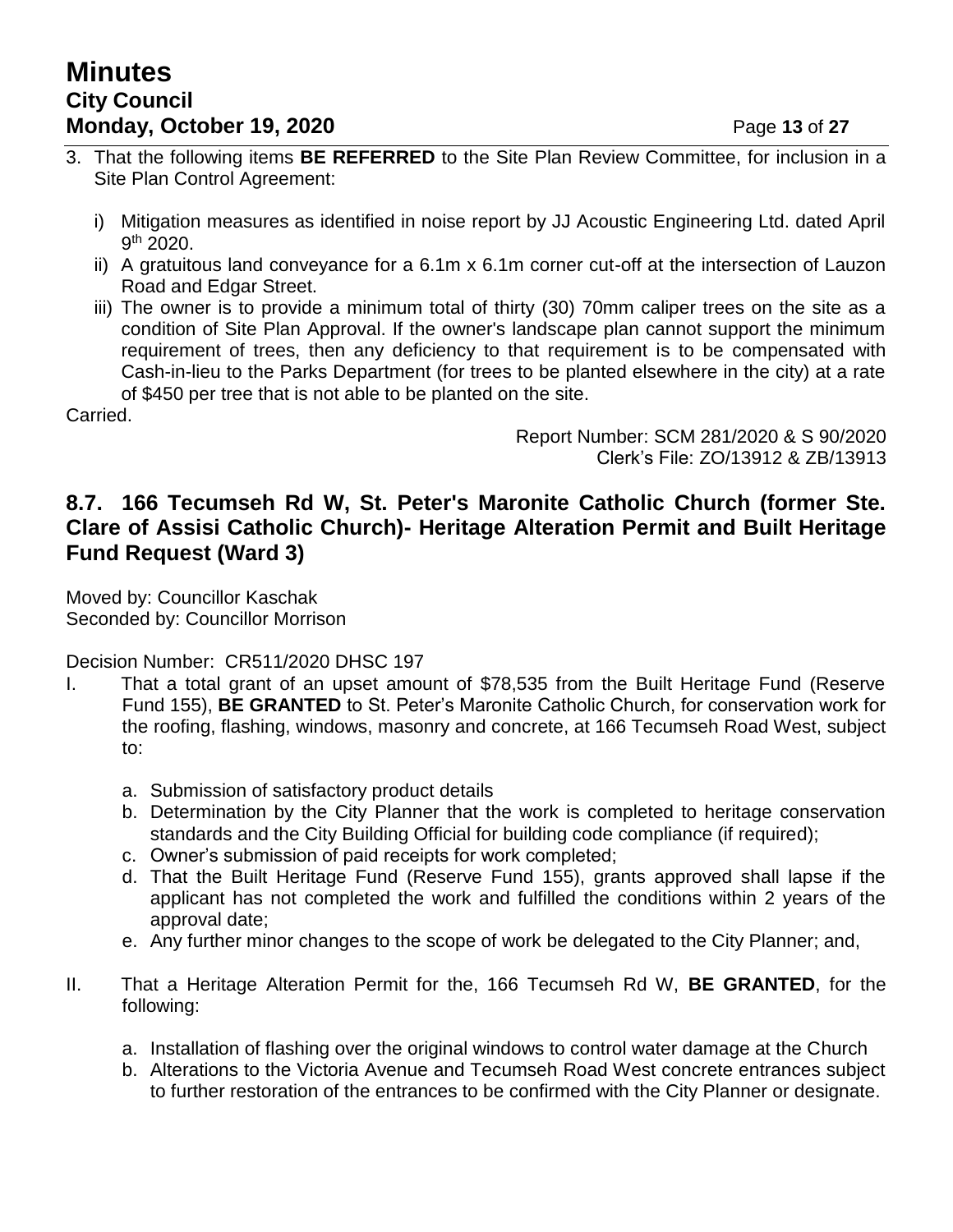## **Minutes City Council Monday, October 19, 2020 Page 14 of 27**

III. That the City Planner or designate **BE DELEGATED** the authority to approve alteration details to the concrete entrances that are still to be determined, with the intent of restoration of the entrances, and approve minor changes to the heritage alterations associated with this phase and scope of conservation work as described for the property.

Carried.

Councillor Francis discloses an interest and abstains from voting on this matter.

Report Number: SCM 282/2020 & S 113/2020 Clerk's File: MBA/4897

### **8.8. 3203 Peter Street, Mason-Girardot Manor -Community Heritage Fund Request (Ward 2)**

Moved by: Councillor Kaschak Seconded by: Councillor Morrison

Decision Number: CR512/2020 DHSC 198

That the request by Aléthinos Properties Ltd, the owners of 3203 Peter Street, Mason-Girardot Manor, for a grant of an upset amount of \$23,943.54 from the Community Heritage Fund (Reserve Fund 157), for the repair and replacement of windows, **BE APPROVED**, subject to:

- a. Determination by the Chief Building Official (if part of building permit) and the City Planner that the work is completed to applicable codes and heritage conservation standards;
- b. Owner's submission of paid receipts for work completed;
- c. That the Community Heritage Fund (Reserve Fund 157) grants approved shall lapse if the applicant has not completed the work and fulfilled the conditions within 2 years of the approval date.

Carried.

Report Number: SCM 283/2020 & S 115/2020 Clerk's File: MBA2020

## **8.9. Close and Convey Part of Daytona Avenue, West of 2640 Sorrento Court, South of Grand Marais Road West - Applicants: Namir Chahine and Racha Younes - SAA/5916 - Ward 1**

Moved by: Councillor Kaschak Seconded by: Councillor Morrison

Decision Number: CR513/2020 DHSC 199

- I. That the portion of the 7.01 metre wide north/south portion of Daytona Avenue located west of 2640 Sorrento Court and, south of Grand Marais Road West and shown as "Part 1" on Drawing No. CC-1763 *attached* as Appendix 'A', **BE ASSUMED** for subsequent closure.
- II. That the portion of the 7.01 metre wide north/south portion of Daytona Avenue located west of 2640 Sorrento Court and, south of Grand Marais Road West and shown as "Part 1" on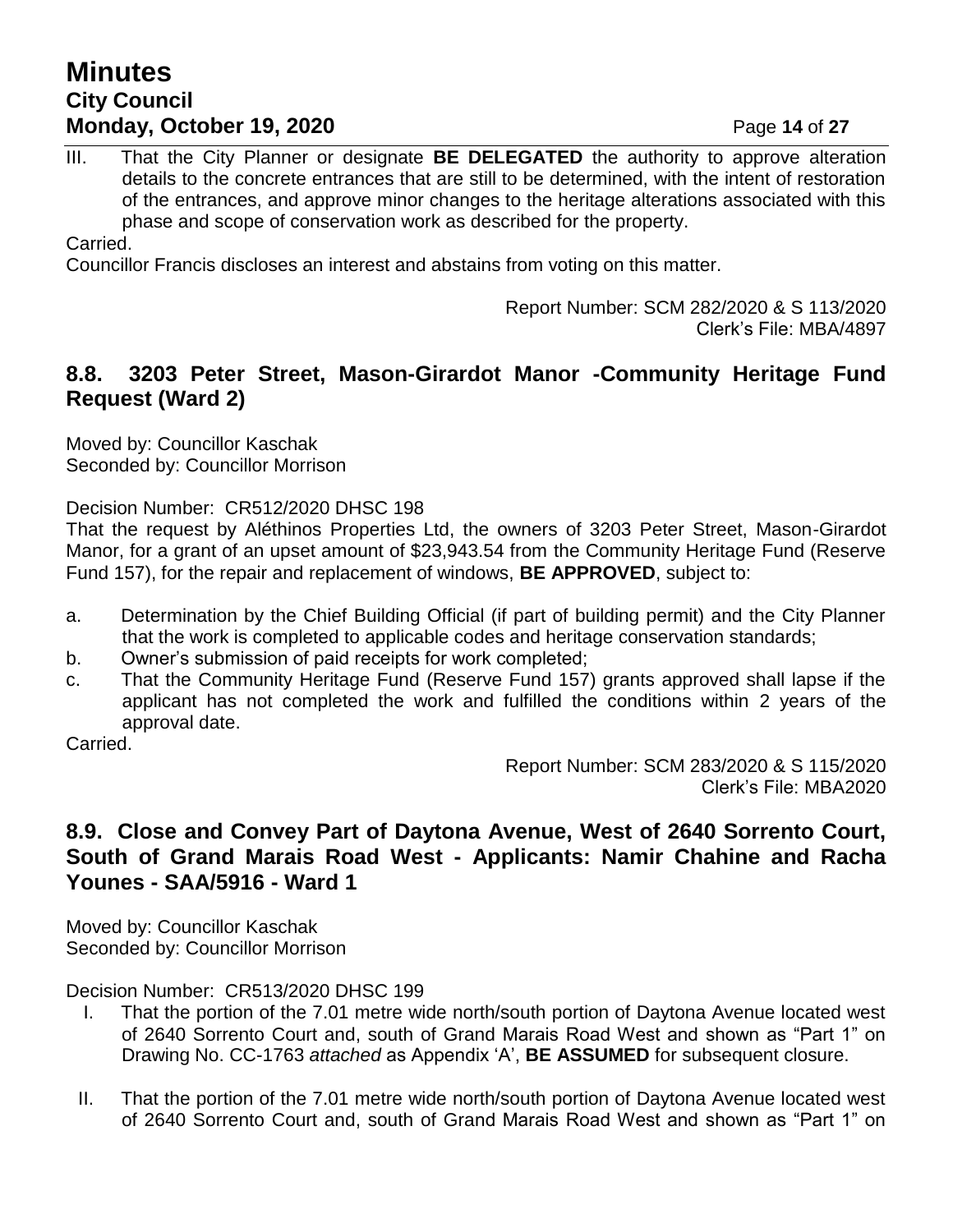## **Minutes City Council Monday, October 19, 2020 Page 15 of 27**

Drawing No. CC-1763 *attached* as Appendix 'A', **BE CLOSED AND CONVEYED** to the applicant, and adjusted as necessary, in a manner deemed appropriate by the City Planner.

- III. That Conveyance Cost **BE SET** at \$217.55 per square metre.
- IV. That the City Planner **BE REQUESTED** to supply the appropriate legal description, in accordance with Drawing Number CC-1763, *attached* as Appendix "A".
- V. That the City Solicitor **BE REQUESTED** to prepare the necessary by-law(s).
- VI. That the Chief Administrative Officer and City Clerk **BE AUTHORIZED** to sign all necessary documents approved as to form and content satisfactory to the City Solicitor.

VII. That the matter **BE COMPLETED** electronically pursuant to By-law Number 366-2003. Carried.

Report Number: SCM 284/2020 & S 119/2020 Clerk's File: SAA2020

## **8.10. Close and Convey the North/South Alley Between Northwood Street and EC Row Expressway, East of Rankin Avenue and West of Partington Avenue - SAA/6065 - Applicant: South Windsor Development Co. - Ward 10**

Moved by: Councillor Kaschak Seconded by: Councillor Morrison

Decision Number: CR514/2020 DHSC 200

- I. That the portion of the 4.27 metre wide north/south alley located between Northwood Street and EC Row Expressway, east of Rankin Avenue and West of Partington Avenue, and shown on Drawing No. CC-1772 attached as Appendix "A", **BE ASSUMED** for subsequent closure.
- II. That the portion of the 4.27 metre wide north/south alley located between Northwood Street and EC Row Expressway, east of Rankin Avenue and West of Partington Avenue, and shown on Drawing No. CC-1772 attached as Appendix "A", **BE CLOSED AND CONVEYED**  in two equal halves, along the centre of the subject alley, to the abutting property owners, subject to the following:
	- a) Easement, subject to their being accepted in the City's standard form and in accordance with the City's standard practice, be granted to:
		- i. Bell Canada, MNSi and Enwin Utilities Ltd.
- III. That Conveyance Cost **BE SET** as follows:
	- a. For alley abutting lands zoned Residential RD1.1 or Holding Residential HRD1.2: \$1.00 plus deed preparation fee and proportionate share of the survey costs as invoiced to The Corporation of the City of Windsor by an Ontario Land Surveyor.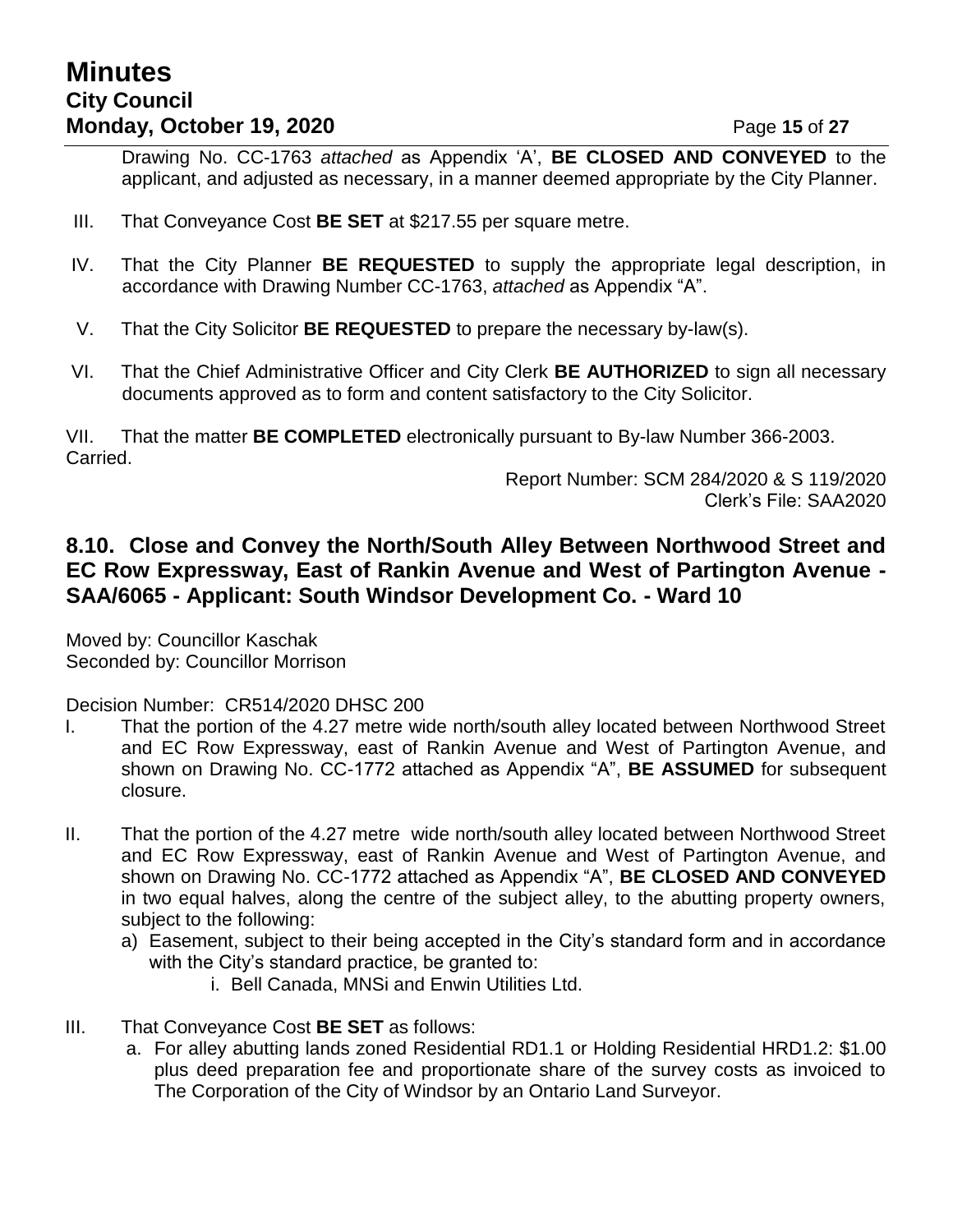## **Minutes City Council Monday, October 19, 2020 Page 16 of 27**

- IV. That the City Planner **BE REQUESTED** to supply the appropriate legal description, in accordance with Drawing Number. CC-1772, *attached* as Appendix "A".
- V. That the City Solicitor **BE REQUESTED** to prepare the necessary by-law(s).
- VI. That the Chief Administrative Officer and City Clerk **BE AUTHORIZED** to sign all necessary documents approved as to form and content satisfactory to the City Solicitor.

VII. That the matter **BE COMPLETED** electronically pursuant to By-law Number 366-2003. Carried.

> Report Number: SCM 285/2020 & S 122/2020 Clerk's File: SAA2020

## **8.11. Close and Convey the North/South Alley Between Northwood Street and EC Row Expressway, East of Partington Avenue and West of Roxborough Boulevard - SAA/6066 - Applicant: South Windsor Development Co. - Ward 10**

Moved by: Councillor Kaschak Seconded by: Councillor Morrison

Decision Number: CR515/2020 DHSC 201

- I. That the portion of the 4.27 metre wide north/south alley located between Northwood Street and EC Row Expressway, east of Partington Avenue and West of Roxborough Boulevard, and shown on Drawing No. CC-1773 attached as Appendix "A", **BE ASSUMED** for subsequent closure.
- II. That the portion of the 4.27 metre wide north/south alley located between Northwood Street and EC Row Expressway, east of Partington Avenue and West of Roxborough Boulevard, and shown on Drawing No. CC-1773 attached as Appendix "A", **BE CLOSED AND CONVEYED** in two equal halves, along the centre of the subject alley, to the abutting property owners, subject to the following:
	- b) Easement, subject to their being accepted in the City's standard form and in accordance with the City's standard practice, be granted to:
		- i. Enwin Utilities Ltd.
- III. That Conveyance Cost **BE SET** as follows:
	- b. For alley abutting lands zoned Holding Residential HRD1.1 or Holding Residential HRD1.2: \$1.00 plus deed preparation fee and proportionate share of the survey costs as invoiced to The Corporation of the City of Windsor by an Ontario Land Surveyor.
- IV. That The City Planner **BE REQUESTED** to supply the appropriate legal description, in accordance with Drawing Number. CC-1773, *attached* as Appendix "A".
- V. That The City Solicitor **BE REQUESTED** to prepare the necessary by-law(s).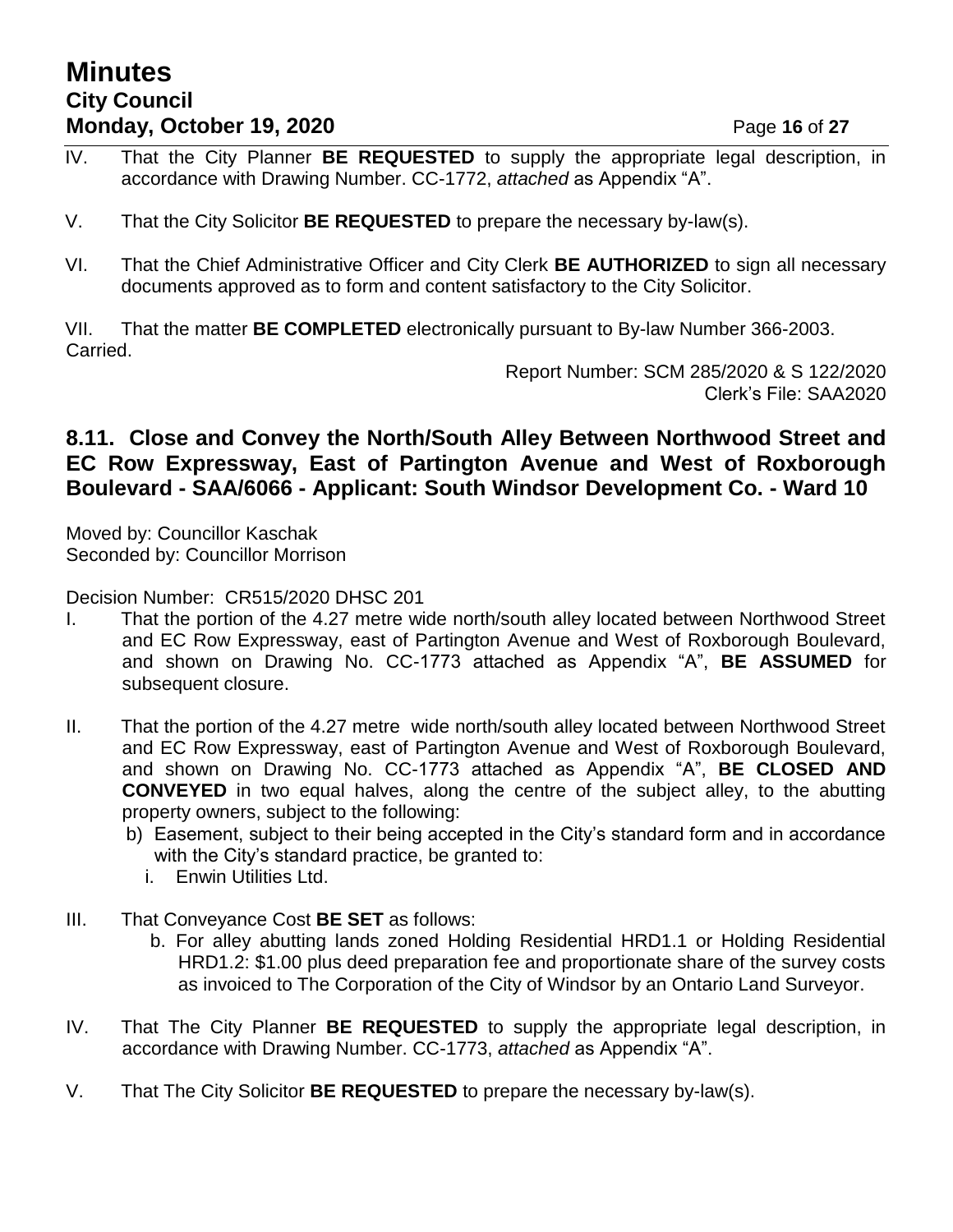## **Minutes City Council Monday, October 19, 2020 Page 17 of 27**

- VI. That The Chief Administrative Officer and City Clerk **BE AUTHORIZED** to sign all necessary documents approved as to form and content satisfactory to the City Solicitor.
- VII. That the matter **BE COMPLETED** electronically pursuant to By-law Number 366-2003.

Carried.

Report Number: SCM 286/2020 & S 123/2020 Clerk's File: SAA2020

## **8.12. Brownfield Redevelopment Community Improvement Plan (CIP) application submitted by 2236278 Ontario Ltd for 6160 Tecumseh Road East (Ward 8)**

Moved by: Councillor Kaschak Seconded by: Councillor Morrison

Decision Number: CR516/2020 DHSC 202

- I. That the request made by 2236278 Ontario Ltd. to participate in the Environmental Site Assessment Grant Program **BE APPROVED** for the completion of a proposed Phase II Environmental Site Assessment Study for property located at 6160 Tecumseh Road East pursuant to the City of Windsor Brownfield Redevelopment Community Improvement Plan; and,
- II. That the City Treasurer **BE AUTHORIZED** to issue payment up to a maximum of \$15,000 based upon the completion and submission of a Phase II Environmental Site Assessment Study completed in a form acceptable to the City Planner and City Solicitor to be funded from the Brownfield Strategy / Remediation Account (project # 7069003).

Carried.

Report Number: SCM 287/2020 & S 114/2020 Clerk's File: Z/8955

## **11.4. Connecting Links Program Intake 6 (2021-2022) Grant Funding - Huron Church Road**

Moved by: Councillor Kaschak Seconded by: Councillor Morrison

Decision Number: CR521/2020

- 1) That City Council **AUTHORIZE** the Chief Administrative Officer to submit an application for the project outlined in this report, to the Connecting Links Program 2021-22 subject to the documents being satisfactory in technical content to the City Engineer and in financial content to the City Treasurer; and,
- 2) That City Council **APPROVE** the recommended funding sources as identified in the Financial Matters section of this report for the City portion of the eligible project costs and any ineligible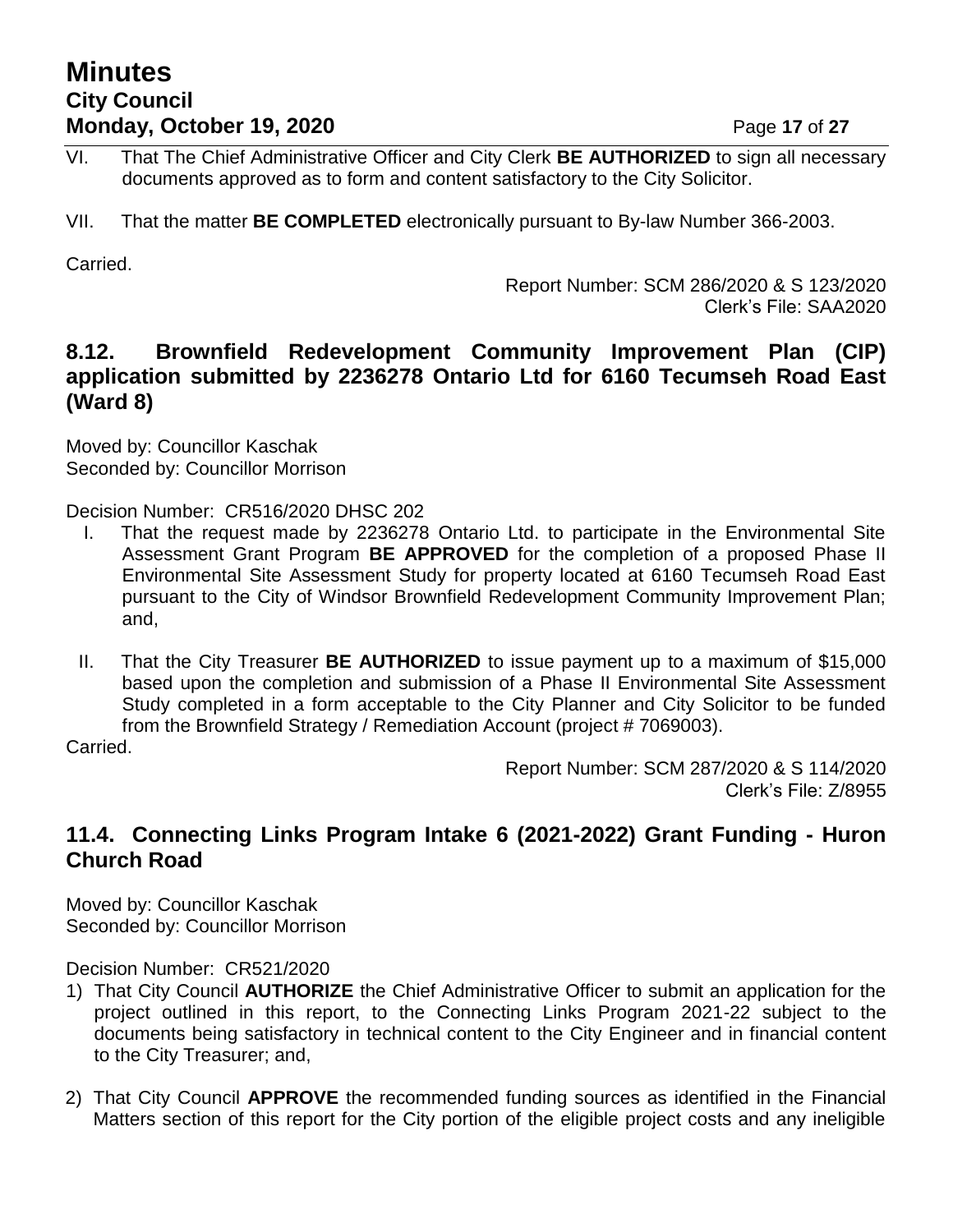## **Minutes City Council Monday, October 19, 2020 Page 18 of 27**

costs and funding be moved to the Connecting Links Intake 6 project (OPS-002-21) and all funding **BE DEEMED** as placeholder funding; and,

- 3) That in the event the City receives written confirmation of the Grant funding being awarded to the City, that City Council **APPROVES** the following:
	- a) That City Council **PRECOMMIT** the funding for the Connecting Links Intake 6 capital project (OPS-002-21) so that these funds are available for immediate use:
		- i) 2022 Funding: \$825,000
		- ii) 2023 Funding: \$1,500,000
		- iii) 2024 Funding: \$2,500,000
		- iv) 2025 Funding: \$500,000
	- b) That the funding identified in 2026 **BE DEEMED** precommitted and available for immediate use once funding falls within the 5 years, which would be 2022:
		- i) 2026 Funding \$310,255
	- c) That the Chief Administrative Officer and City Clerk **BE AUTHORIZED** to execute any agreements, declarations or approvals required resulting from receiving grant funding approval for the Connecting Links Program 2021-22 program subject to such documents being satisfactory in technical content to the City Engineer, in financial content to the City Treasurer, and in Legal form to the City Solicitor; and,
	- d) That the Chief Administrative Officer **BE AUTHORIZED** to delegate signing of all claims, progress reports and applicable schedules and other such documents as may be required as part of the request for payment to the City Engineer or designate, subject to financial content approval from the area's Financial Planning Administrator or their manager; and,
	- e) Administration **BE AUTHORIZED** to make any expenditures that are related to the Connecting Links Intake 6 project, provided such expenditures are within previouslyapproved budget amounts and that they are required to be made prior to the formal public announcements or agreement execution, due to project timelines; and further,
	- f) That the Chief Administrative Officer and City Clerk **BE AUTHORIZED** to sign agreements or contracts with successful vendors/proponents/bidders satisfactory in technical content to the City Engineer, in financial content to the City Treasurer, and in form to the City Solicitor; and,
	- g) The Purchasing Manager **BE AUTHORIZED** to issue Purchase Orders as may be required to effect the recommendation noted above, subject to all specifications being satisfactory in technical content to the City Engineer and in financial content to the City Treasurer.
- 4) That City Council **DIRECT** that should the City not be successful in their application that all funding be returned to the original funding sources. Carried.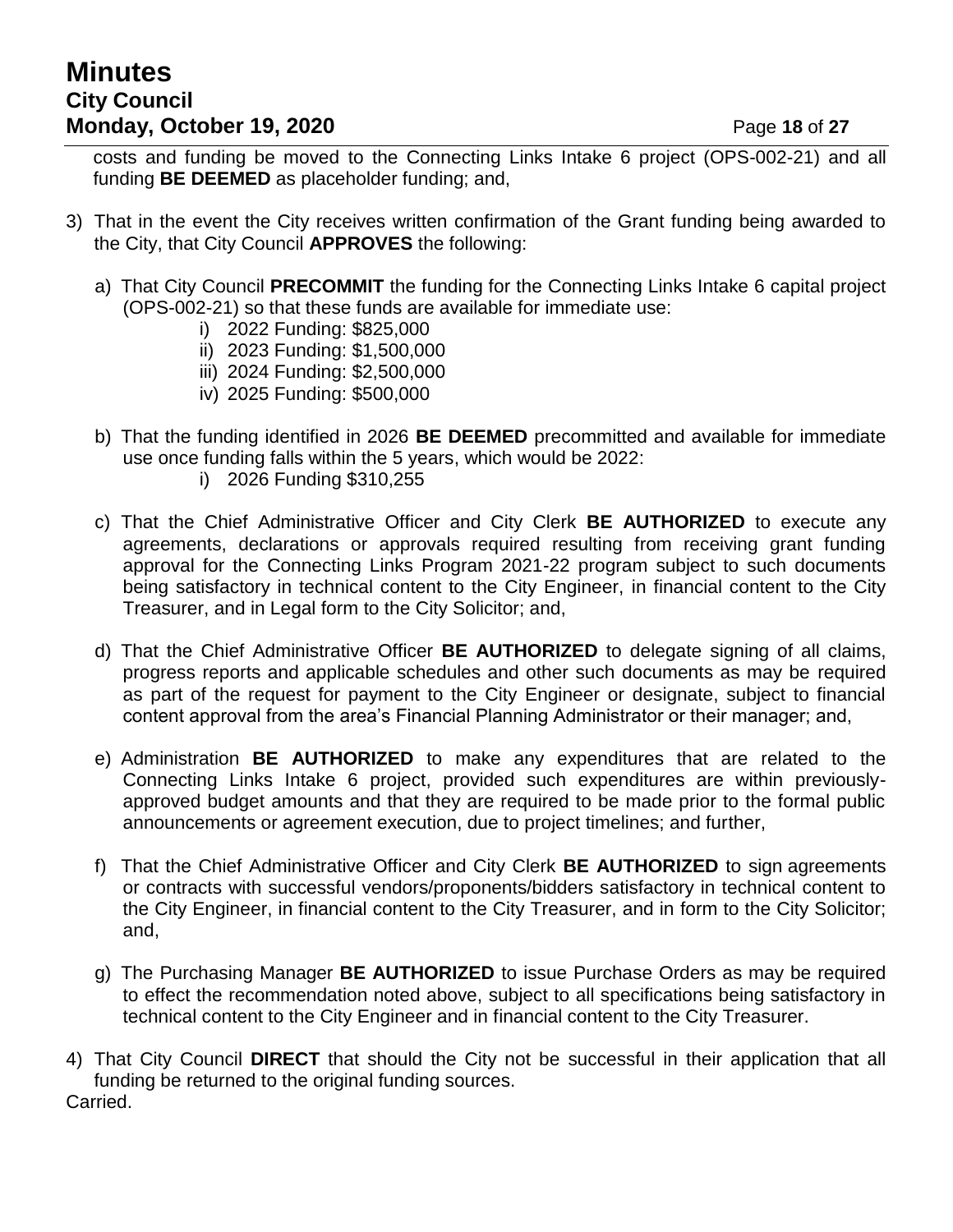Report Number: C 193/2020 Clerk's File: SW/12414

## **11.6. Safe Restart Funding Update**

Moved by: Councillor Kaschak Seconded by: Councillor Morrison

Decision Number: CR523/2020 That City Council **RECEIVE** this report and **ENDORSE** the actions recommended by Administration within the report. Carried.

> Report Number: C 201/2020 Clerk's File: AFB/13467 & MH/13786

## **11.8. Confirm and Ratify Report regarding Report No. 7 of the Diversity Committee - City Wide**

Moved by: Councillor Kaschak Seconded by: Councillor Morrison

Decision Number: CR525/2020

That the results of the email poll authorized by Mayor Drew Dilkens on Tuesday, October 6, 2020, approving the following resolution **BE CONFIRMED AND RATIFIED**:

THAT City Council approve the recommendation of the Diversity Committee contained in Report No. 7 as attached which reads as follows:

That the Letter of Support for the Social Sciences and Humanities Research Connection grant application from Dr. Jane Ku (Sociology/Women's and Gender Studies) along with colleagues at the University of Windsor to hold a conference on racism and antiracism with an emphasis on local experience in Windsor Essex **BE APPROVED**.

Carried.

Report Number: C 204/2020 Clerk's File: ACO2020

## **9. REQUEST FOR DEFERRALS, REFERRALS AND/OR WITHDRAWALS**

None requested.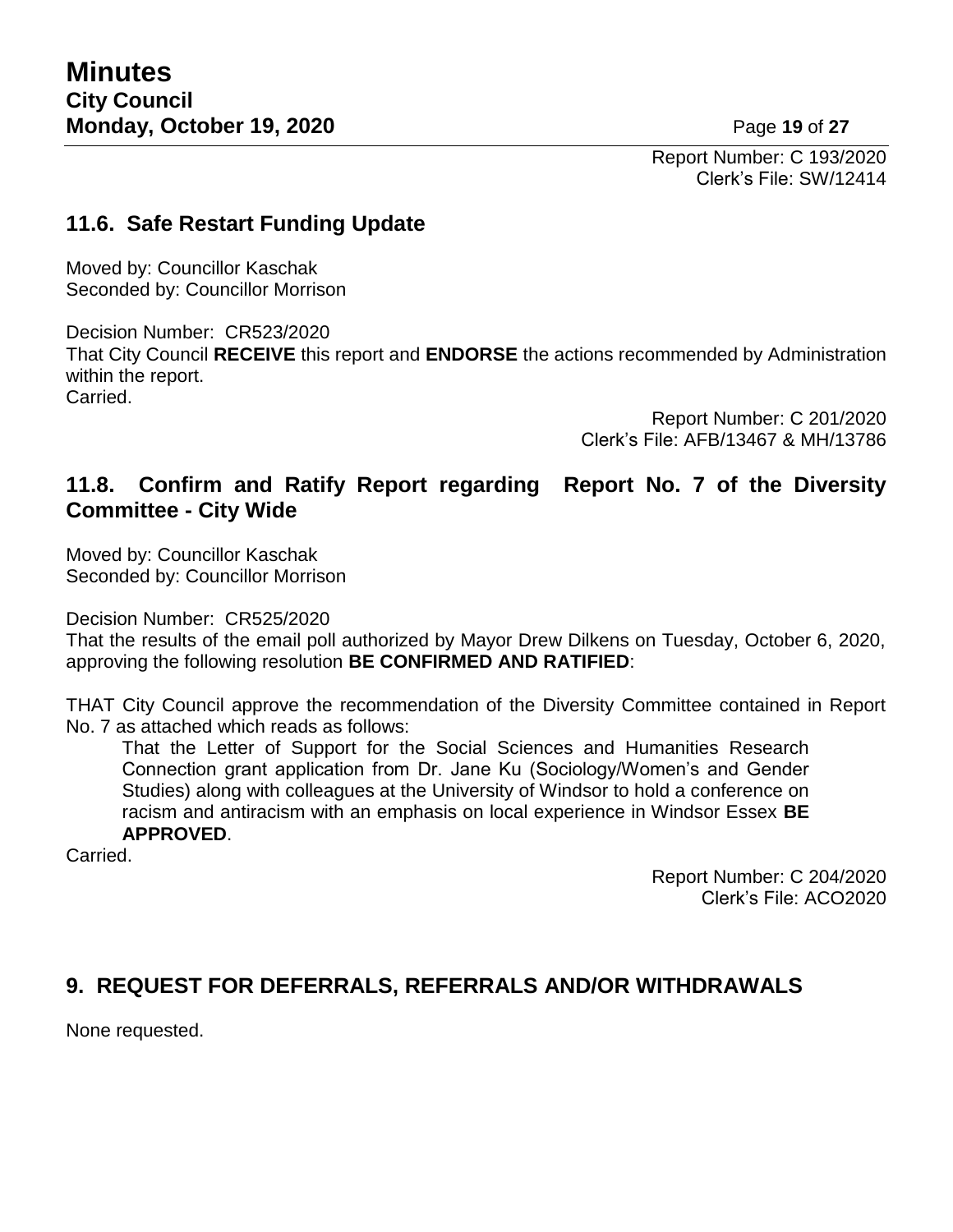## **10. PRESENTATIONS AND DELEGATIONS**

### **10.1 Transit Windsor Update**

#### **Pat Delmore, Executive Director – Transit Windsor**

Pat Delmore, Executive Director – Transit Windsor, appears before Council to provide an update on the slight delay to front door boarding by Transit Windsor passengers and the resumption of fare collection, which were supposed to commence on October 19, 2020 but are being delayed for approximately one week to allow for the installation of plexi-glass/driver barriers on all buses.

Moved by: Councillor Francis Seconded by: Councillor Kaschak

#### Decision Number: CR517/2020

That the presentation by Pat Delmore, Executive Director – Transit Windsor, providing an update to Council on the slight delay to front door boarding by Transit Windsor passengers and the resumption of fare collection, which were supposed to commence on October 19, 2020 but are being delayed for approximately one week to allow for the installation of plexi-glass/driver barriers on all buses, **BE RECEIVED** for information. Carried.

Clerk's File: MT/13786 & MT2020

## **11.1. Integrity Commissioner Report to Council regarding activities from January 1, 2018 to December 31, 2019**

#### **Bruce Elman, Integrity Commissioner**

Bruce Elman, Integrity Commissioner, appears before Council and is available for questions regarding his report on "Activities from January 1, 2018 through December 31, 2019."

Moved by: Councillor Gignac Seconded by: Councillor Francis

Decision Number: CR518/2020 That the report of the Integrity Commissioner to Council regarding "Activities from January 1, 2018 through December 31, 2019" **BE RECEIVED**. Carried.

> Report Number: SCM 275/2020 Clerk's File: GM/10017 & GM/12076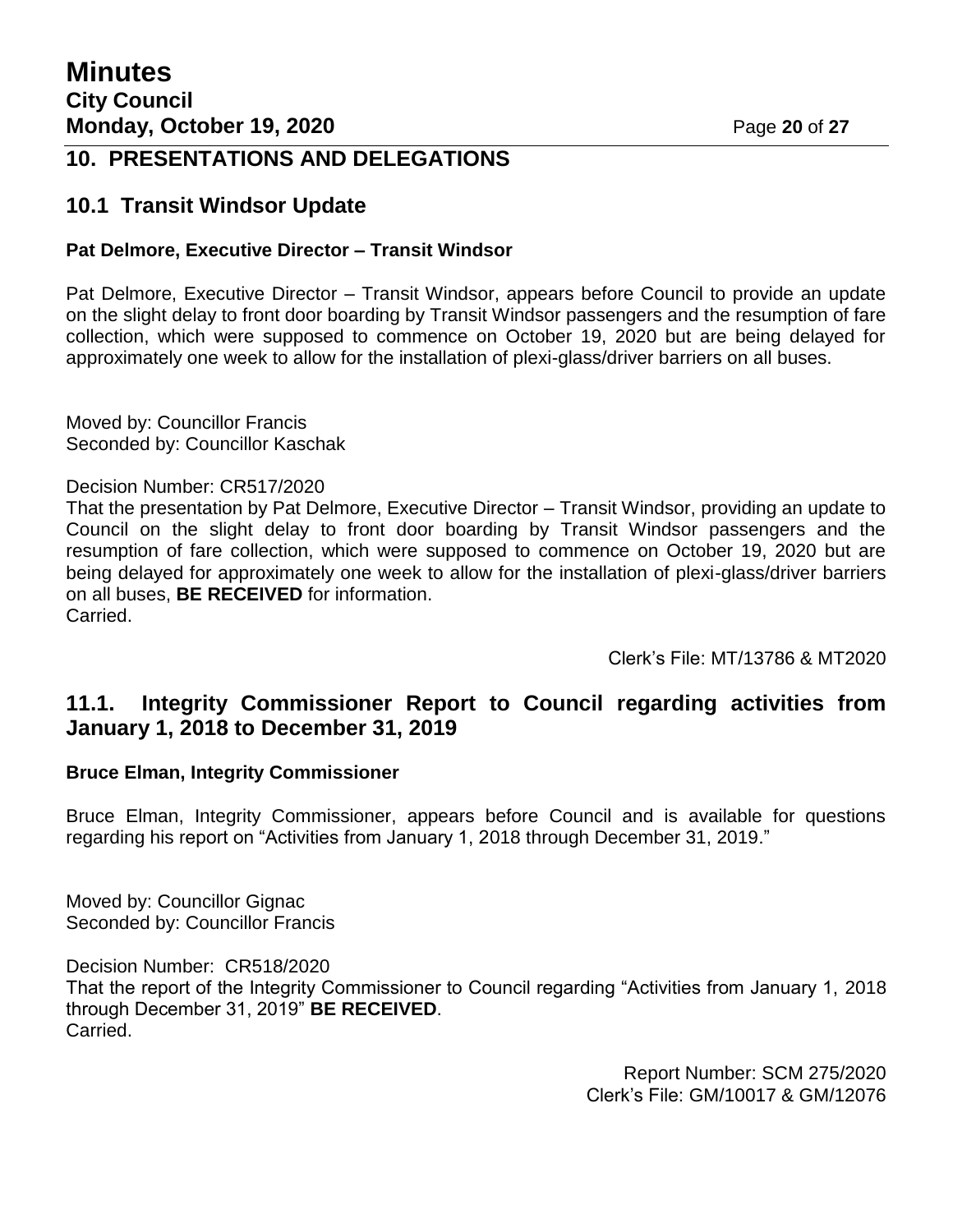### **8.5. Interim Control By-law Exemption 2020-10 - Titanium Trucking Services Inc. - 0 Devon Drive - Ward 9**

#### **Jeff Libby, Manager Windsor Operations – Titanium Trucking Services Inc.**

Jeff Libby, Manager, Windsor Operations – Titanium Trucking Services Inc. appears before Council and is available for questions regarding their request for Interim Control By-law exemption 78-2019 for 0 Devon Drive.

Moved by: Councillor McKenzie Seconded by: Councillor Holt

Decision Number: CR509/2020 DHSC 195

That the request of Titanium Trucking Services Inc. for an exemption from the provisions of Interim Control By-law 78-2019 for the property at 0 Devon Drive (east side of Devon Drive at Foster Avenue) **BE DENIED**.

Carried.

Report Number: SCM 280/2020 & S 110/2020 Clerk's File: SPL2020

### **8.1. A Provisional By-Law for the Repair and Improvement to the Marentette-Mangin Drain - Ward 1**

#### **George Popmarkov and Steve Popmarkov, Property Owners**

George Popmarkov and Steve Popmarkov, property owners, appear before Council to provide comment regarding the proposed provisional by-law for the repair and improvement to the Marentette-Mangin Drain, asking for clarification as to how their property would be impacted.

Moved by: Councillor Francis Seconded by: Councillor Gignac

Decision Number: CR505/2020

- I That Council **ADOPT** the drainage report entitled, "*Drainage Report for the Marentette-Mangin Drain in the City of Windsor, County of Essex*", dated May 1, 2020, as prepared by Landmark Engineers Inc., by Provisional By-law 144-2020 in accordance with Section 45 of the *Drainage Act*; and
- II That Council **APPROVE** the estimated cost of \$113,438.66 to proceed with the recommended repairs and improvements outlined in this report to be charged to project # 007-2950-9998- 02942-7086004 (Drain Maintenance).

Carried.

Report Number: C 189/2020 Clerk's File: SW2020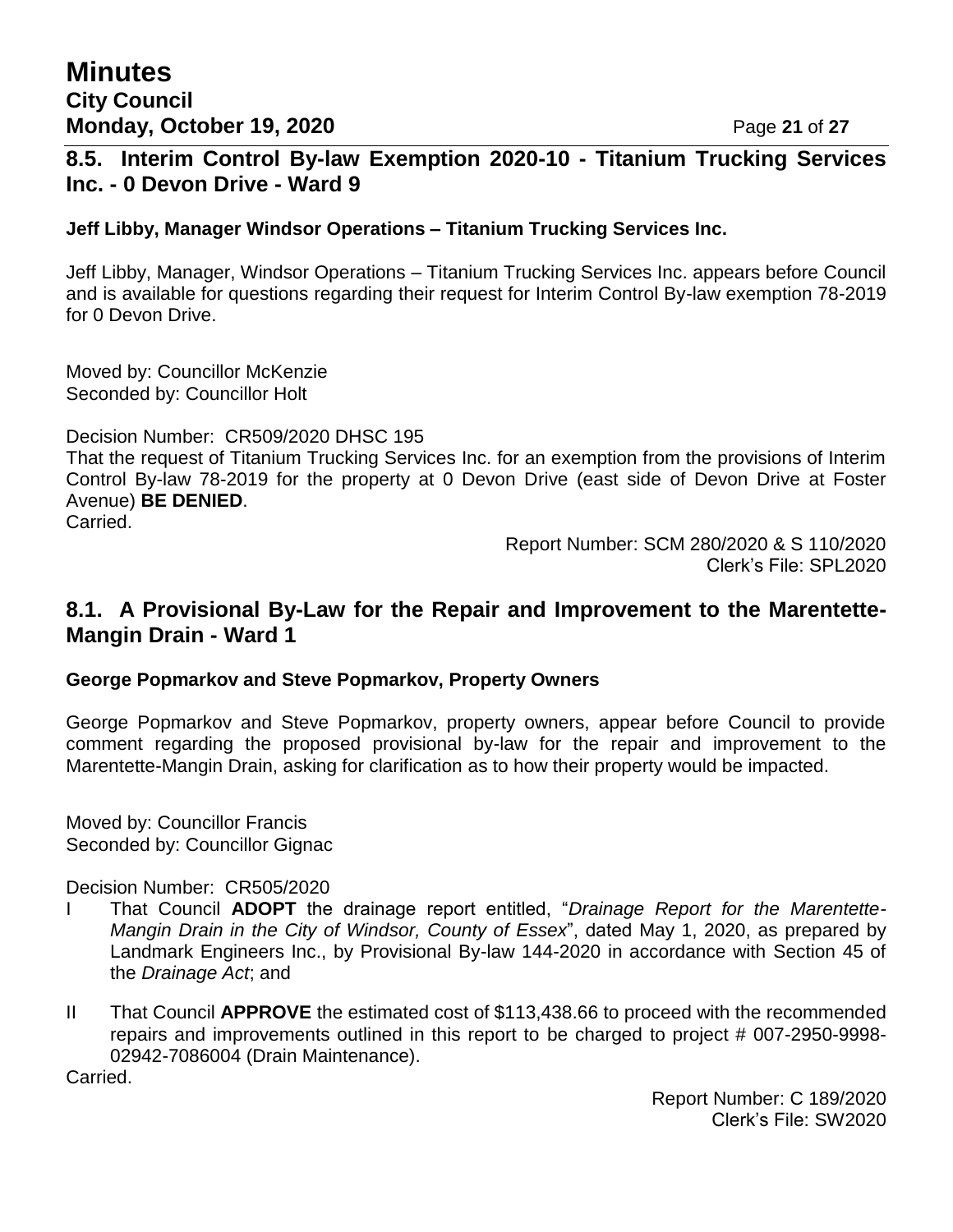## **8.2. Award of RFP Number 132-20 - Organics and Biosolids Waste Management and Processing Consultant - City Wide**

#### **Howard Weeks, Resident of Ward 4**

Howard Weeks, resident of Ward 4, appears before Council to provide comment regarding the award of RFP Number 132-20 pertaining to organics and biosolids waste management and processing consultant, suggesting the cost of a consultant is both repetitive and redundant as inhouse expertise should be used and thus, saving taxpayer dollars.

Moved by: Councillor Holt Seconded by: Councillor Sleiman

Decision Number: CR506/2020

- I. That **APPROVAL BE GIVEN** to enter into an agreement with GHD Limited for the provisions of consulting services related to Organics and Biosolids waste management and processing in the amount of \$132,500 plus applicable taxes and that the Chief Administrative Officer and the City Clerk **BE AUTHORIZED** to sign the agreement with GHD Limited, satisfactory in form to the City Solicitor, in technical content to the City Engineer and in financial content to the City Treasurer; and,
- II. That Council **APPROVE** the funding for preliminary consulting services and internal project management with the balance being applied to additional future study costs from the following funding sources:
	- a) That \$100,000 in 2021 funding, previously approved in principle in the 2020 8-year Capital Plan, **BE PRECOMMITTED** to project 7184005 (Food and Organic Waste Study) from project OPS-006-19 (Food and Organic Waste Collection and Treatment); and,
	- b) That \$100,000 **BE TRANSFERRED** from the Landfill #3 Perpetual Care Reserve (account #1790) to project 7184005 (OPS-006-19); and,
	- c) That the balance in project 7161018 (Bio-Solids Disposal Strategies) **BE TRANSFERRED** to project 7184005 (OPS-006-19) and project 7161018 **BE CLOSED**; and,
- III. That Council **DIRECT** Administration to pursue funding from the Essex Windsor Solid Waste Authority to partially offset the costs of the consulting services related to Organics and Biosolids waste management and processing.

Carried.

Report Number: C 194/2020 Clerk's File: SW/13940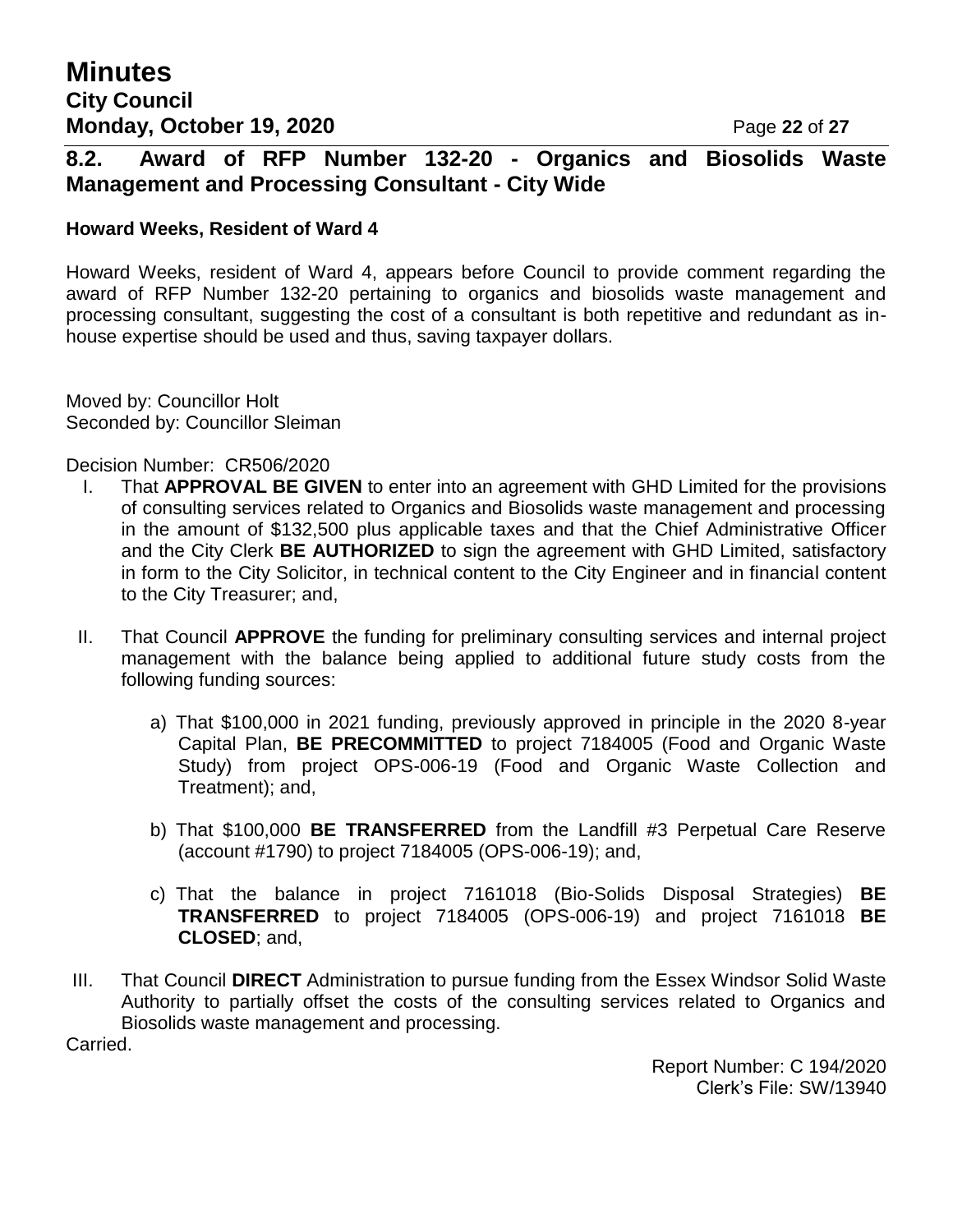## **11.2. Regulation of Short Term Rental Housing - City Wide**

#### **Tamara Murray, Resident**

Tamara Murray, resident, appears before Council to state support for the proposed framework for regulating short term rental accommodations as the safety of residents and the impact of absentee landlords needs to be addressed.

#### **Raymond Quenneville, Resident of Ward 6**

Raymond Quenneville, resident of Ward 6, appears before Council to provide comment regarding the proposed regulation of short term rental housing, suggesting that regulatory measures adopted by the municipality of Vaughan would be ideal for the City of Windsor.

Mayor Dilkens leaves the meeting at 11:28 o'clock a.m. and Councillor Bortolin assumes the Chair.

Mayor Dilkens returns to the meeting at 11:33 o'clock a.m. and Councillor Bortolin returns to his seat as a Councillor.

Moved by: Councillor Gignac Seconded by: Councillor Costante

Decision Number: CR519/2020

That administration **BE DIRECTED** to bring back for Council's consideration a draft by-law for short-term rentals that would mirror for the most part the municipality of Vaughan's regulations. Carried.

> Report Number: C 182/2020 Clerk's File: SPL2020

## **11. REGULAR BUSINESS ITEMS (Non-Consent Items)**

### **11.3. Repurposing Septic Tanks - City Wide**

Moved by: Councillor McKenzie Seconded by: Councillor Bortolin

Decision Number: CR520/2020 That the report of the Chief Building Official dated October 2, 2020 entitled "Repurposing Septic Tanks" **BE RECEIVED** for information. Carried.

> Report Number: C 196/2020 Clerk's File: SW/13663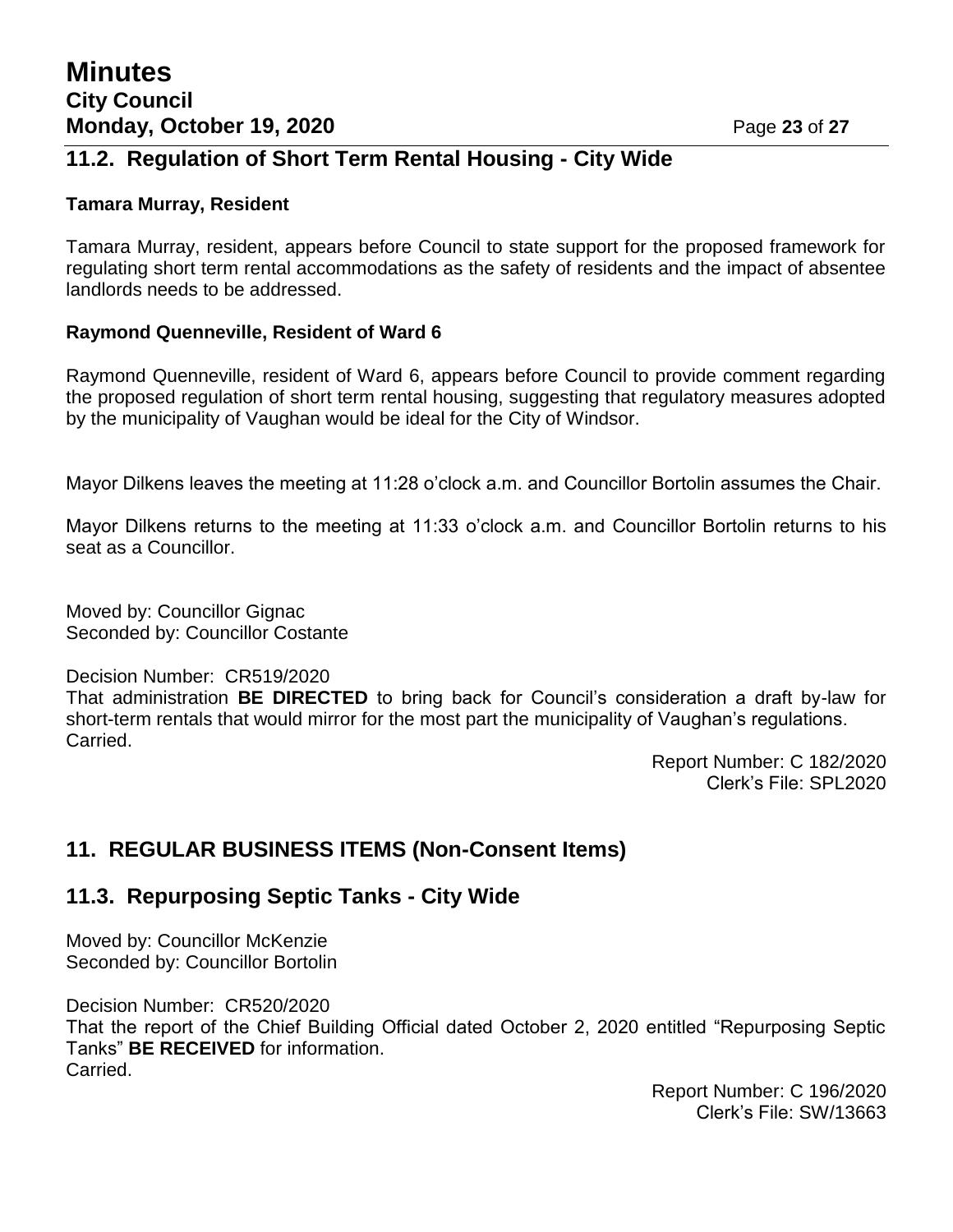### **11.5. 2021 Capital Budget Pre-Approval – City Wide**

Moved by: Councillor Gignac Seconded by: Councillor Morrison

Decision Number: CR522/2020

I. That City Council **PRE-COMMIT** an amount of \$15,530,000 in 2021 funding previously approved in principle in the 2020 8-Year Capital Budget, as well as an additional \$116,476 in 2021 funding from the Parks Equipment Replacement Reserve (Fund 197) for the Parks Equipment Replacement, for immediate use in order to take advantage of competitive bidding, and as detailed in Appendix A.

Carried.

Report Number: C 199/2020 Clerk's File: AFB/13698

## **11.7. 2020 Holiday Lighting Displays**

Moved by: Councillor Francis Seconded by: Councillor Kaschak

#### Decision Number: CR524/2020

That City Council **APPROVE** the enhancement of holiday lighting displays at secured City of Windsor facilities using Bright Lights displays and existing funding from the 2020 Holiday Lights Operating Budget; and further,

That City Council **APPROVE** transferring \$180,000 from the 2020 Holiday Lights Operating budget (001-4245-5610-14100-0280601) to the Holiday Lights Capital Budget (project #717089) to invest in additional holiday displays as follows:

\$20,000 **BE MADE AVAILABLE** to each BIA equally, pending a plan from the respective BIA that is verified and approved by administration; and that in the event that there are any excess funds, that Administration **BE AUTHORIZED** to re-direct in a pseudo-manner either to another BIA's plan if so determined that it is warranted or it be used for any other public spaces to essentially highlight the festival of lights across the city.

That Administration **BE AUTHORIZED** to apply for the Reconnect Festival and Event Program grant, subject to being able to meet the application requirements, in order to provide enhanced holiday programming for 2020; and further,

That City Council **APPROVE** the use of the funding identified in this report as the City's matching and ineligible portion for the grant submission; and further,

That the CAO and City Clerk **BE AUTHORIZED** to sign any required agreements should the funding application be successful; and further,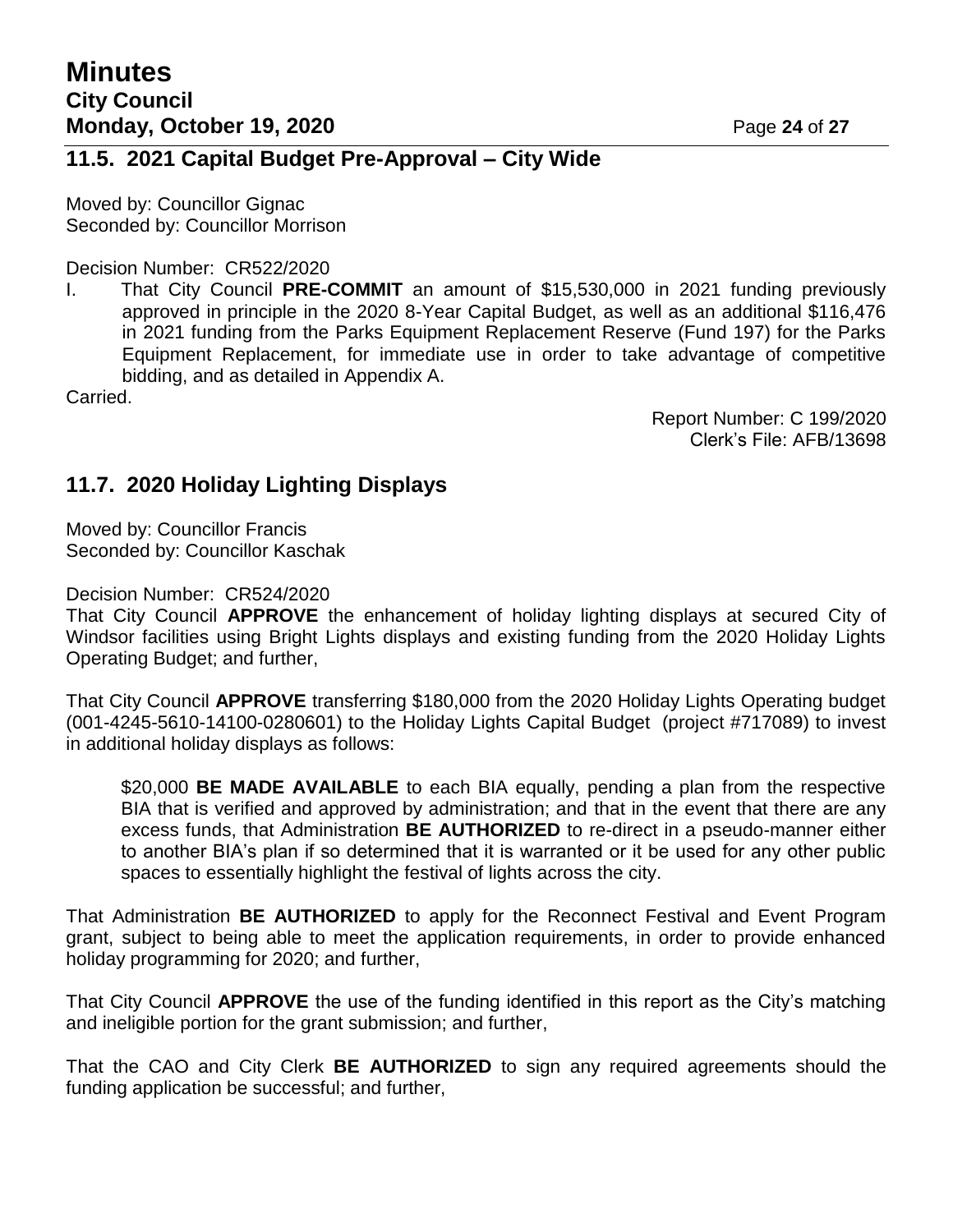## **Minutes City Council Monday, October 19, 2020 Page 25 of 27**

That should the funding application not be successful, Administration **PROCEED** with offering Holiday Lighting and the BIA Matching Partnership Program only. Carried.

> Report Number: C 202/2020 Clerk's File: SR2020 & MH/13786

## **12. CONSIDERATION OF COMMITTEE REPORTS**

## **12.2. Special Meeting of Council, October 7, 2020, In-Camera Meeting minutes**

Moved by: Councillor Sleiman Seconded by: Councillor Bortolin

Decision Number: CR526/2020

That the report of the In Camera meeting held October 7, 2020 **BE ADOPTED** as presented. Carried.

> Report Number: SCM 294/2020 Clerk's File: ACO2020

## **13. BY-LAWS (First and Second Reading)**

Moved by: Councillor Costante Seconded by: Councillor Francis

That the following By-laws No. 144-2020 through 147-2020 (inclusive) be introduced and read a first and second time:

**144-2020** A PROVISIONAL BY-LAW TO PROVIDE FOR THE REPAIR AND IMPROVEMENT OF THE MARENTETTE-MANGIN DRAIN, First and Second Readings only, See Item 8.1 – October 19, 2020 agenda.

**145-2020** A BY-LAW TO ESTABLISH LANDS AS A PUBLIC HIGHWAY KNOWN AS CAMERON AVENUE, IN THE CITY OF WINDSOR, authorized by CR50/2020 dated February 3, 2020.

**146-2020** A BY-LAW TO FURTHER AMEND BY-LAW NUMBER 8600 CITED AS THE "CITY OF WINDSOR ZONING BY-LAW", authorized by CR457/2020 dated September 14, 2020.

**147-2020** A BY-LAW TO CONFIRM PROCEEDINGS OF THE COUNCIL OF THE CORPORATION OF THE CITY OF WINDSOR AT ITS MEETING HELD ON THE 19TH DAY OF OCTOBER, 2020. Carried.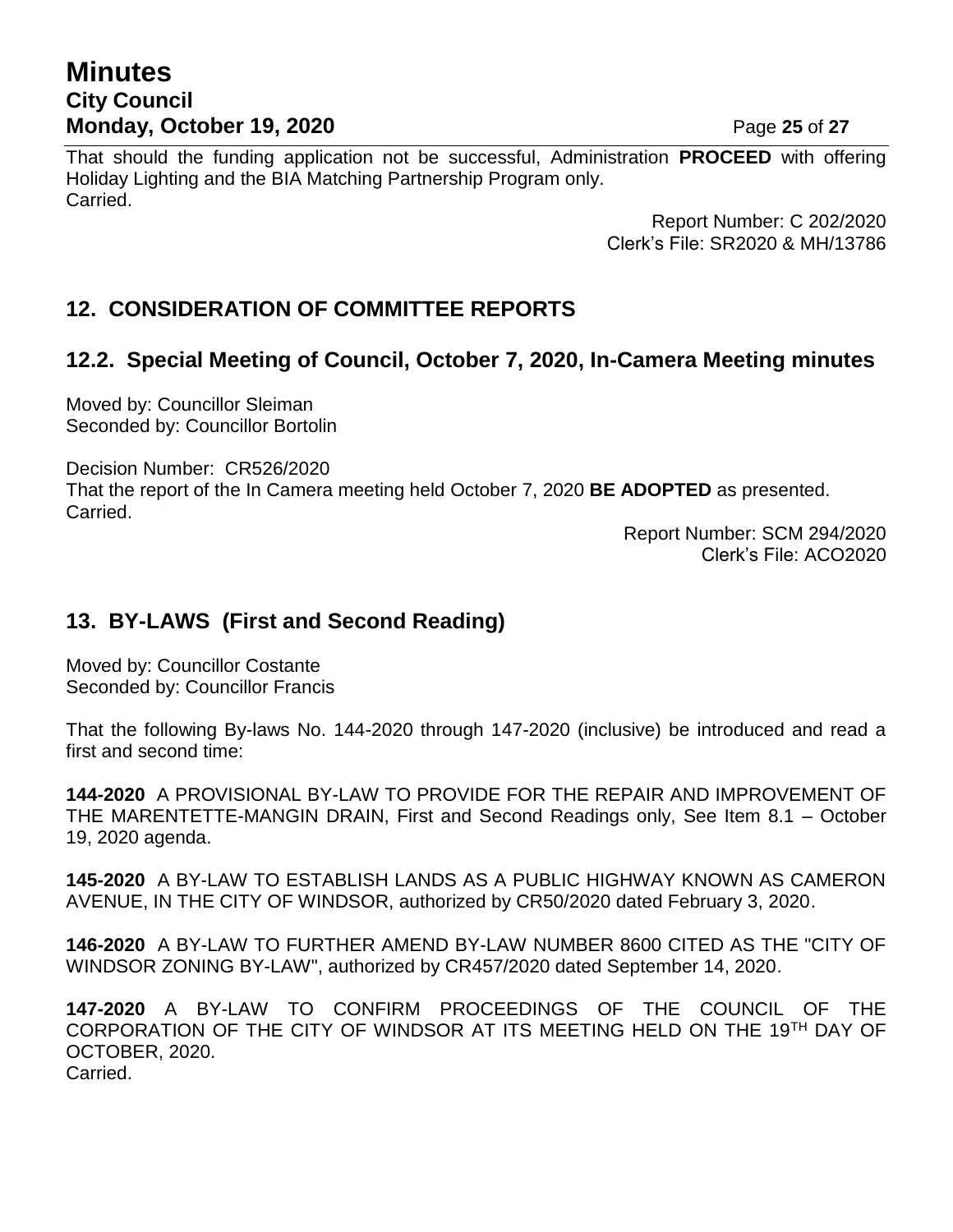## **14. MOVE BACK INTO FORMAL SESSION**

Moved by: Councillor Gignac Seconded by: Councillor Holt

That the Committee of the Whole does now rise and report to Council respecting the business items considered by the Committee:

- 1) Communication Items (as amended)
- 2) Consent Agenda (as amended)
- 3) Items Deferred Items Referred
- 4) Consideration of the Balance of Business Items (as amended)
- 5) Committee Reports (as presented)
- 6) By-laws given first and second readings

Carried.

## **15. NOTICES OF MOTION**

Moved by: Councillor Holt Seconded by: Councillor Costante

#### Decision Number: CR527/2020

That Rule 13.9 of the Procedure By-law regarding business not already before Council **BE WAIVED** to permit the introduction of a motion for consideration by Council without prior notice regarding the extension of the Parklet Pilot Project. Carried.

Moved by: Councillor Holt Seconded by: Councillor Costante

Decision Number: CR528/2020

That the City of Windsor **EXTEND** its Parklet Pilot Project, including the licensing of Lanspeary Park as well as Maiden Lane (and any others that are also in this manner), until Dec 31, 2020, without the need to provide patio heaters after Nov 30, 2020, after which time all patios encroaching on the public right-of-way (ROW) shall be removed; and further,

That parklet owners **INDEMNIFY** the city against possible snow removal damage (includes personal and property) if a snow event occurs. Carried.

Clerk's File: MH/13786 & ACO2020